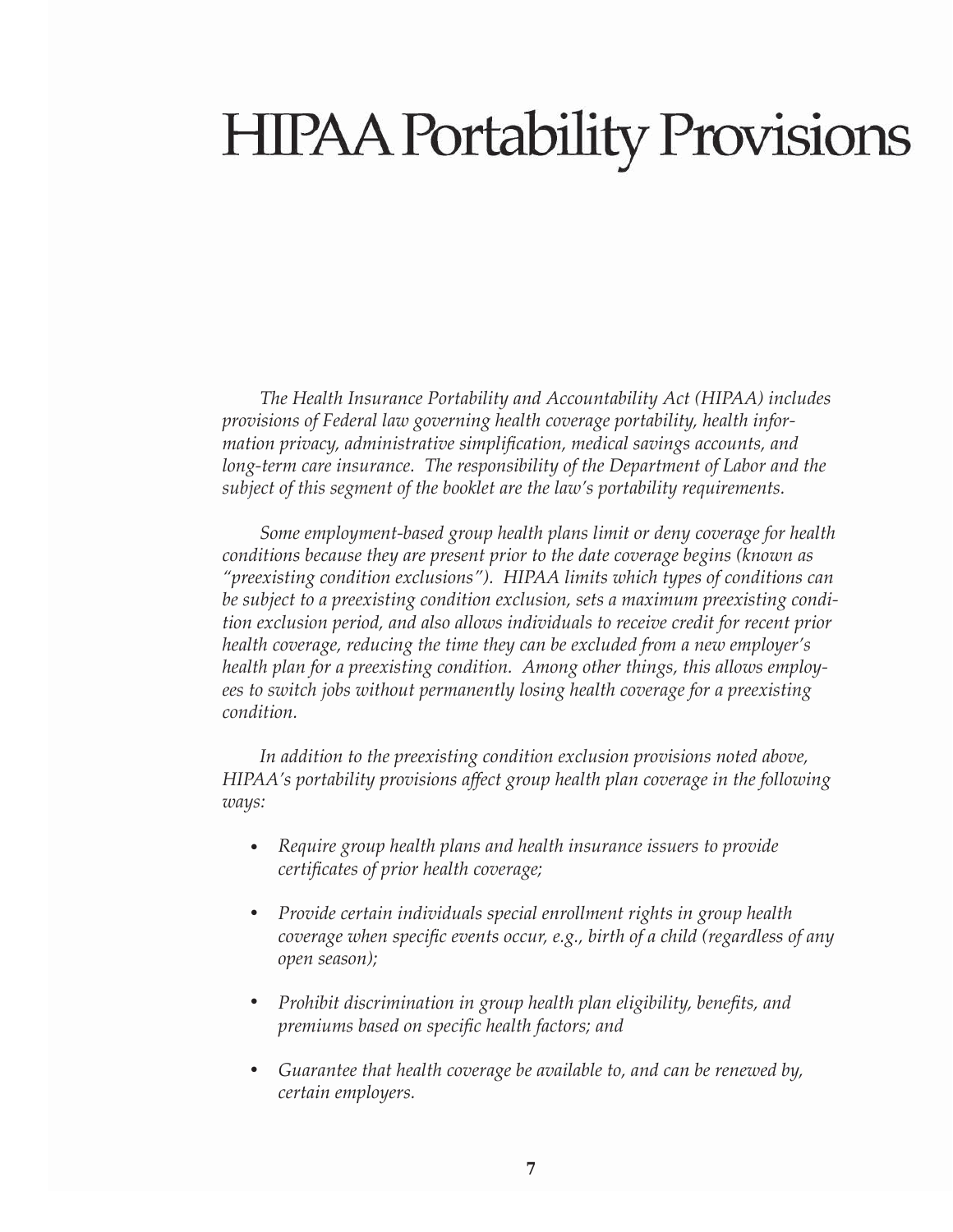*The law's portability requirements apply generally to group health plans with two or more participants who are current employees. However, if the coverage is insured, States may elect to regulate smaller groups. In addition, HIPAA*  does not apply to excepted benefits, such as certain dental and vision coverage.

*HIPAA's portability provisions amended ERISA, the Internal Revenue Code, and the Public Health Service (PHS) Act. The agencies responsible for these laws are the U.S. Department of Labor, the Internal Revenue Service, and the U.S. Department of Health and Human Services, respectively.* 

*The following sections address each of HIPAA's major requirements.*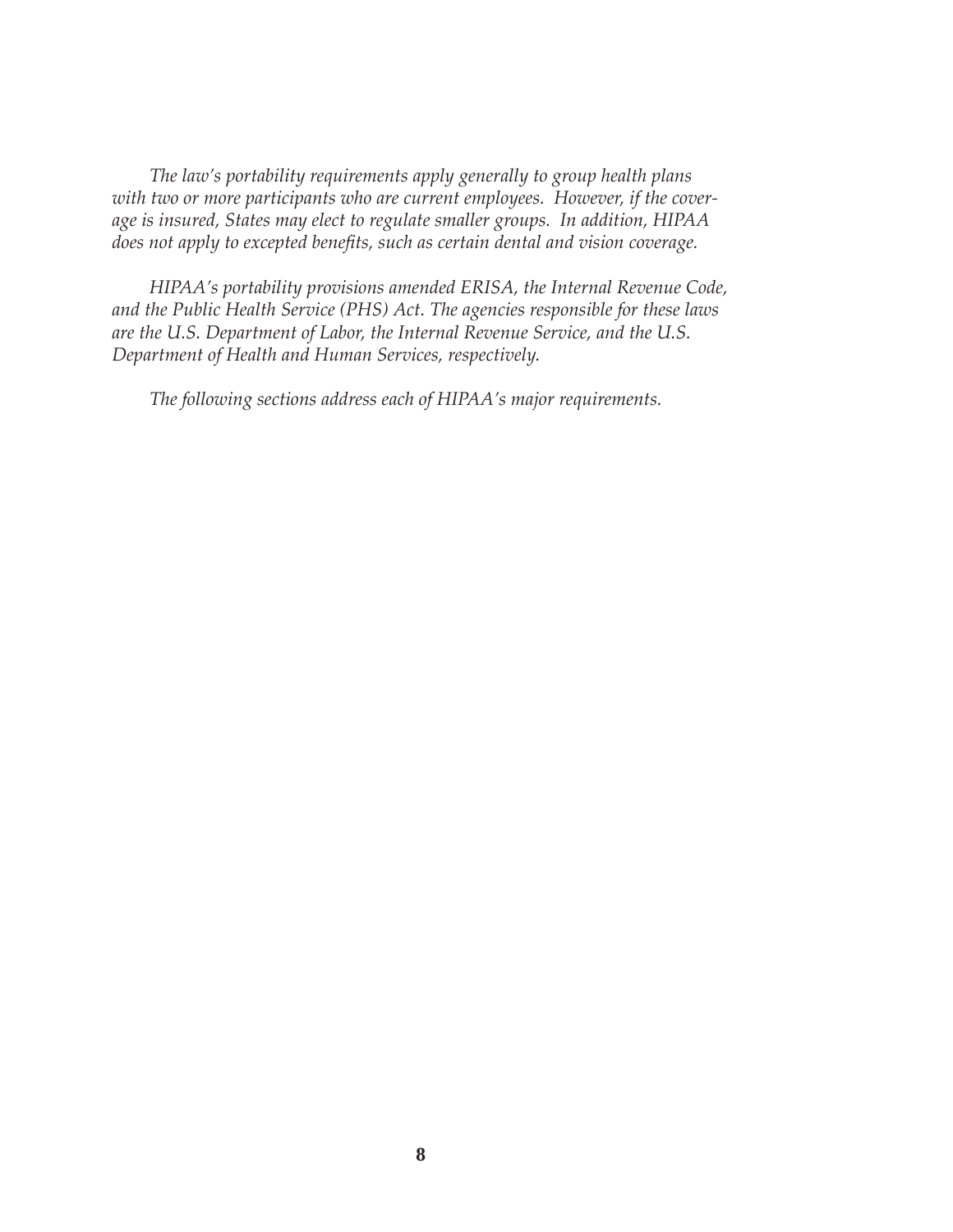# **Preexisting Condition Exclusions**

*HIPAA places strict limitations on a plan's ability to impose a preexisting condition exclusion. Specifi cally, HIPAA:*

- *Provides that any exclusion for a preexisting condition must relate to a condition for which medical advice, diagnosis, care, or treatment was recommended or received during the 6-month period prior to an individual's enrollment date in the plan. (This is known as the "6-month look-back" rule.)*
- *Limits the maximum period a preexisting condition exclusion can be applied to an individual to 12 months (or 18 months for late enrollees). The period begins on the individual's enrollment date in the plan. (This is known as the "look-forward" rule.)*   $\bullet$
- *Reduces the 12- or 18-month maximum exclusion period by the number of days of an individual's prior "creditable coverage." (Most health coverage is "creditable coverage," as described in more detail on page 11.)*   $\bullet$
- *Provides that certain people and conditions can never be subject to a preexisting condition exclusion.*   $\bullet$
- *Requires that health plans give a general notice disclosing that the plan applies a preexisting condition exclusion and a separate individual notice that informs an employee or their dependent of the specific exclusion that applies to them.*  $\bullet$

*A model general notice is on page 91 and a model individual notice is on page 93.*

*Following are frequently asked questions about the limits on preexisting condition exclusions:* 

# **What is a preexisting condition exclusion?**

A preexisting condition exclusion is any limitation or exclusion of benefits for a health condition because it was present before coverage begins, regardless of whether any medical advice, diagnosis, care, or treatment was recommended or received before that day. Some preexisting condition exclusions are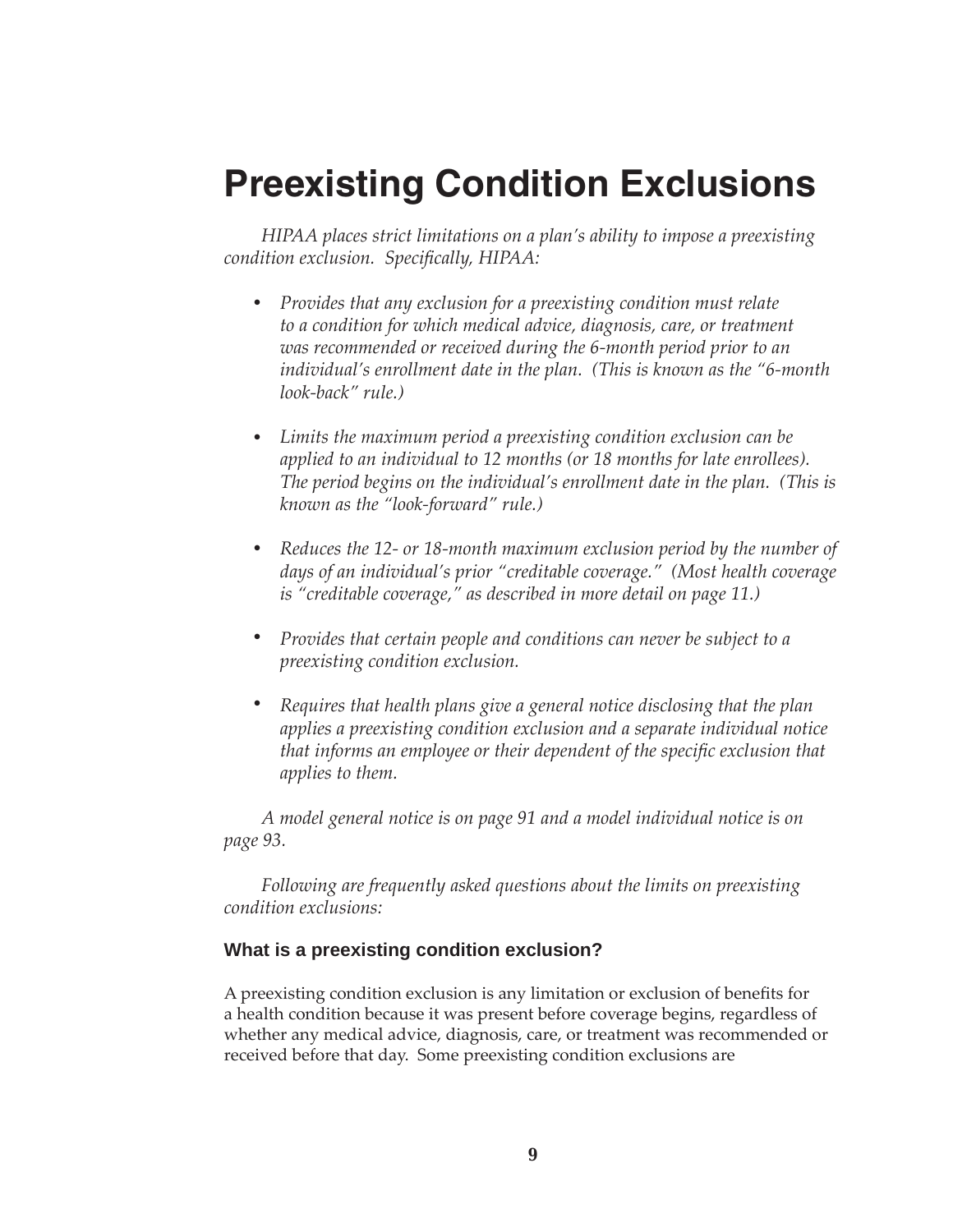designated in the plan documents. Others are not, but operate to exclude benefits because a condition arose before coverage began. For example, a dental exclusion that covers benefits in connection with accidental injury *if the injury occurred while the individual was covered under the plan.* The timing requirement in this example makes the exclusion a preexisting condition exclusion.

### **Can any prior health condition be subject to a preexisting condition exclusion?**

No. Only those conditions for which medical advice, diagnosis, care, or treatment was recommended or received within the 6-month period prior to an individual's enrollment date (often referred to as the "6-month look-back period") can be subject to a preexisting condition exclusion. The "enrollment date" is considered the first day of coverage under the plan; or if there is a waiting period, it is the first day of the waiting period. Typically the enrollment date is an individual's date of hire.

Consequently, if an individual had a medical condition in the past, but has not received any medical advice, diagnosis, care, or treatment for the condition within the 6 months prior to his/her enrollment date in the plan, the condition is not a preexisting condition to which an exclusion can be applied.

### **Are there certain people or conditions that cannot be excluded from coverage under a preexisting condition exclusion?**

Yes. Preexisting condition exclusions cannot be applied to pregnancy, whether or not the woman had previous coverage. In addition, exclusions cannot apply to a newborn, an adopted child under age 18, or a child under age 18 placed with a family or individual for adoption, as long as the child became covered under creditable coverage within 30 days of birth, adoption, or placement for adoption and does not incur a subsequent 63-day break in coverage. Finally, genetic information may not be treated as a preexisting condition in the absence of a diagnosis of a condition.

# **My company's plan has a waiting period prior to enrollment. How does it impact our preexisting condition exclusion?**

HIPAA does not prohibit a plan from having a waiting period before individuals become eligible for benefits. In fact, plans may have both a waiting period – the time that must pass before an employee or a dependent is eligible to enroll under the terms of the plan – *and* a preexisting condition exclusion.

If a plan has both a waiting period and a preexisting condition exclusion period, the maximum preexisting condition exclusion period begins when the waiting period begins. They must run concurrently.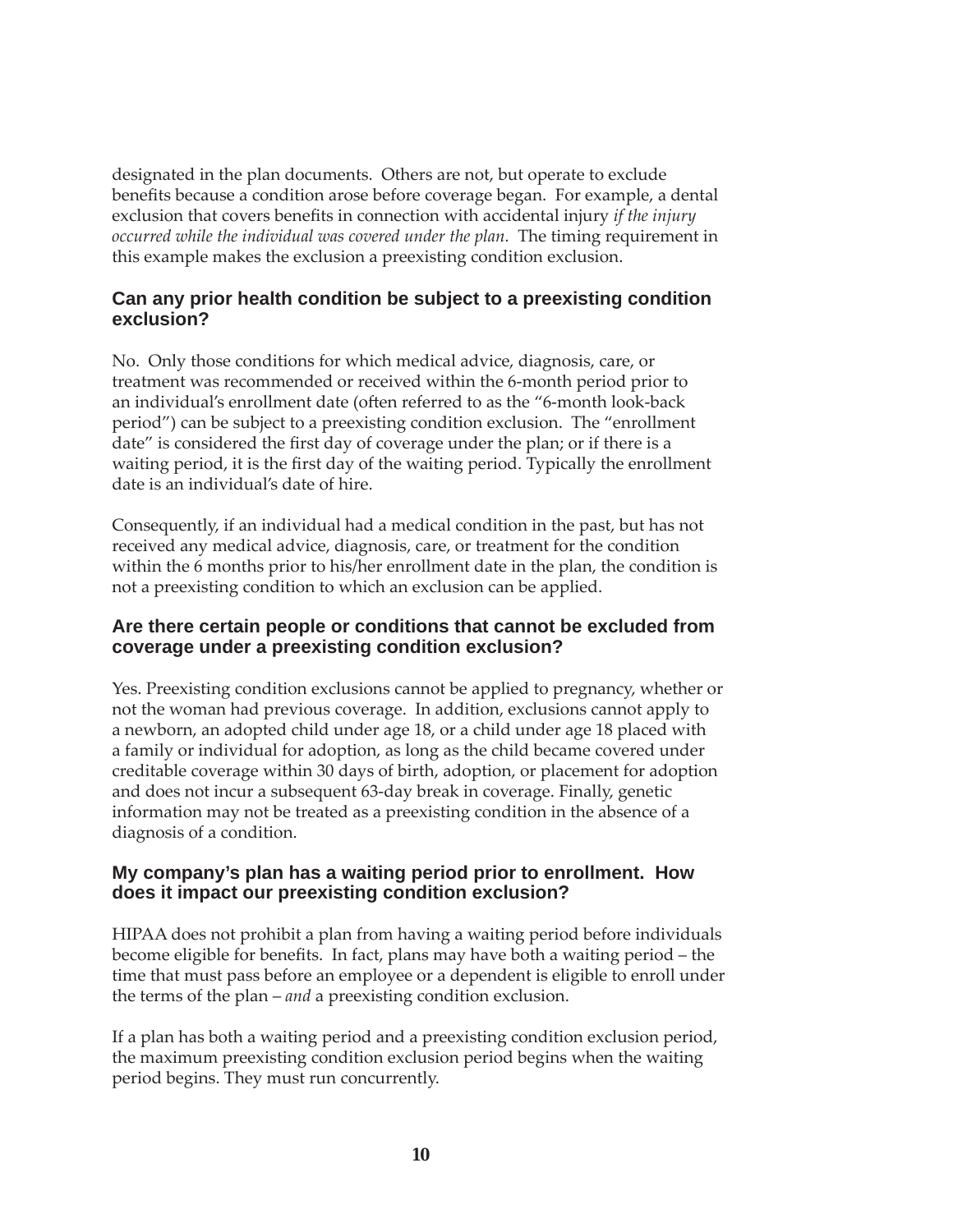#### **What is creditable coverage?**

Creditable coverage is most health coverage and includes coverage under a group health plan (COBRA continuation coverage is included in this category), an HMO, an individual health insurance policy, Medicaid, or Medicare. An individual's prior creditable coverage reduces the maximum preexisting condition exclusion period that a group health plan can apply to that individual.

Creditable coverage does not include coverage consisting solely of "excepted benefits," such as coverage solely for limited-scope dental or vision benefits. (Excepted benefits are described in more detail on page 28.)

Days in a waiting period during which an individual has no other coverage are not considered creditable coverage, nor are these days taken into account when determining if there is a significant break in coverage. (A significant break in coverage generally occurs when an individual has no health coverage for 63 days or more.) Any health coverage an individual had before a significant break in coverage is not counted to reduce an exclusion period.

To illustrate: Suppose an individual had health coverage for 2 years followed by a break in coverage of 70 days and then resumed health coverage for 8 months. That individual would receive credit for 8 months of coverage but not for the 2 years of coverage prior to the break of 70 days, since it was more than 63 days.

### **How does the plan determine the length of an individual's preexisting condition exclusion period?**

The maximum length of a preexisting condition exclusion period is 12 months after the enrollment date (18 months in the case of a "late enrollee"). A late enrollee is an individual who enrolls in a plan other than on either: (1) the earliest date on which coverage can become effective under the terms of the plan, or  $(2)$ on a special enrollment date.

A plan must reduce this maximum period by the number of days of that individual's creditable coverage. However, a plan is not required to take into account any days of creditable coverage that precede a significant break in coverage.

A plan generally receives information about an individual's creditable coverage from a certificate furnished by a prior plan or health insurance issuer. However, individuals also may present other evidence of creditable coverage.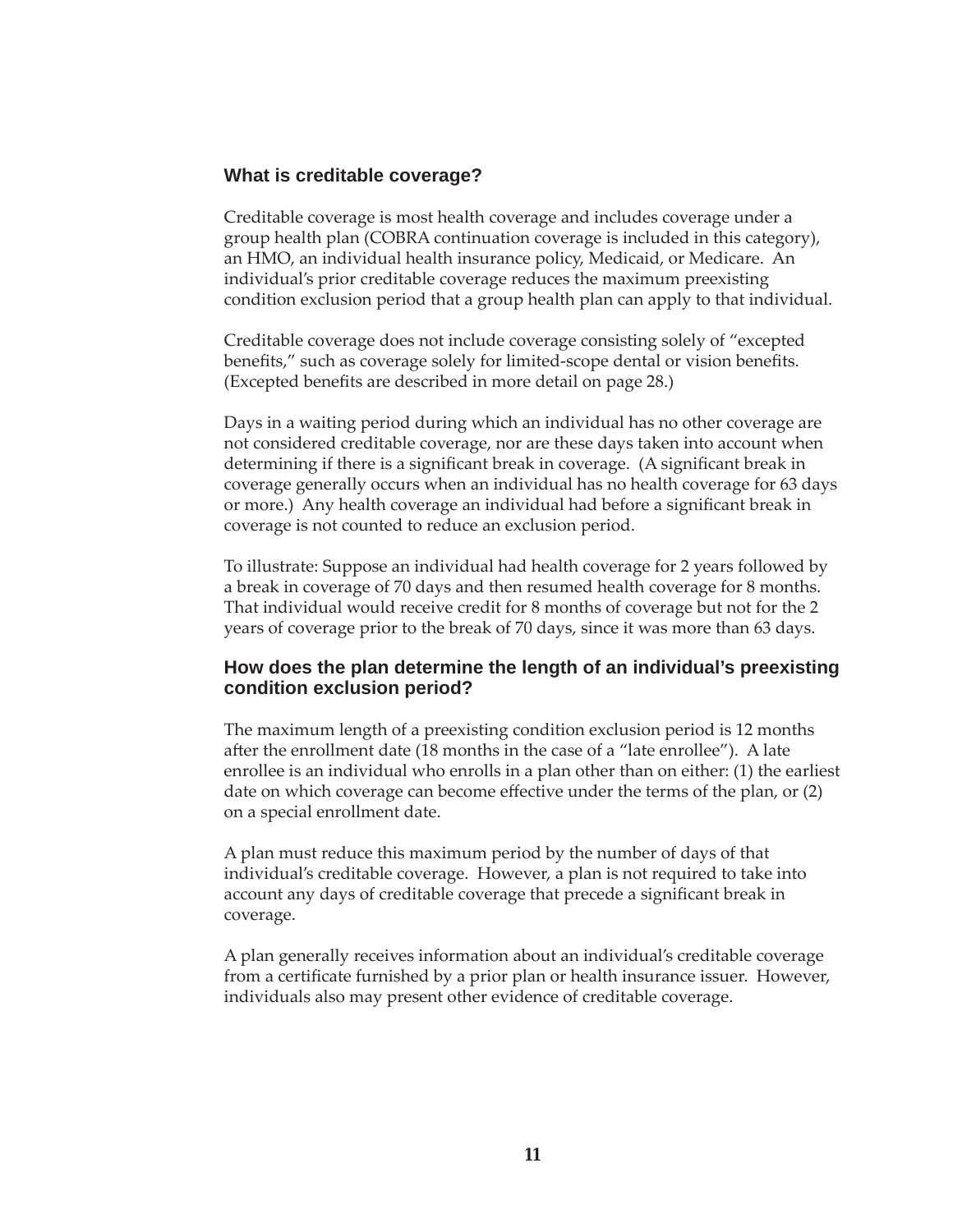# **What is the fi rst thing a plan must do before imposing a preexisting condition exclusion period?**

A health plan must distribute a general notice of its preexisting condition exclusion that includes:

- A statement that the plan has a preexisting condition exclusion and the terms of the exclusion period. This includes the length of the plan's lookback period regarding preexisting conditions, the maximum exclusion period (the look-forward period) under the plan, and how the plan will reduce the maximum period by creditable coverage.
- A description of the individual's right to demonstrate prior creditable coverage and prior waiting periods through a certificate or other means. This includes a description of the right to request a certificate from a prior plan or issuer and a statement that the current plan will assist in obtaining a certificate from the prior plan or issuer, if necessary.  $\bullet$
- The person to contact (including address and telephone number) for obtaining additional information or assistance regarding the preexisting condition exclusion.

This notice must be distributed as part of the application materials for health benefits coverage. If the plan does not distribute such materials, the notice must be provided by the earliest date following a request for enrollment that the plan, acting in a reasonable and prompt fashion, can provide the notice. (See model general notice on page 91.)

### **What are the next steps after an individual demonstrates creditable coverage?**

When an individual presents evidence of creditable coverage (such as a certificate of creditable coverage), the plan must determine how much creditable coverage that individual has and the length of any remaining exclusion period.

A plan may not impose any limit on the amount of time that an individual has to present evidence of creditable coverage.

If an individual presents evidence of creditable coverage but does not have enough to offset the plan's entire preexisting condition exclusion period, then the plan must provide an individual notice of the preexisting condition exclusion period that will apply to that individual. The notice must include: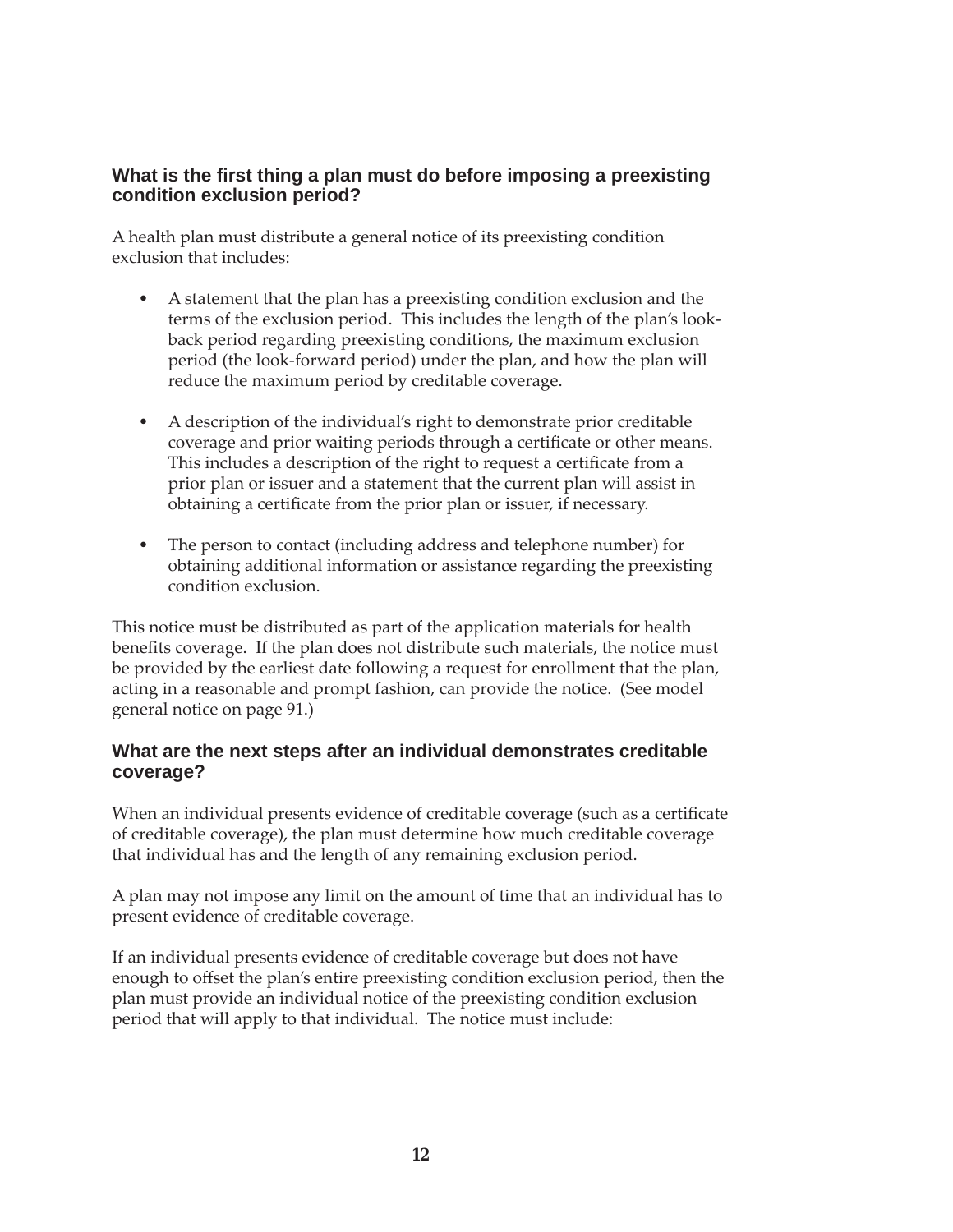- The plan's determination (including the last day on which the exclusion for a preexisting condition applies);
- The basis for the determination (including the source and substance of any information on which the plan relied);
- An explanation of the individual's right to submit additional evidence of creditable coverage; and
- Any applicable appeals procedures.

# **Can a plan change the determination in light of additional evidence?**

The plan may modify its initial determination if it later determines that an individual does not have the creditable coverage previously claimed. In this circumstance, the plan must notify the individual of its new determination. Until this notice of the new determination is provided, the plan must approve access to medical services according to its initial determination.

# **Evidence of Creditable Coverage**

Group health plans are required to furnish a certificate of creditable coverage to an individual to document the individual's prior creditable coverage under the plan. This certificate can be used as evidence of creditable coverage for the individual's new group health plan to reduce the length of a preexisting condition exclusion period that might apply. The certificate must be provided free of charge and is given:

- Automatically (a) when an individual loses coverage under the plan or becomes entitled to elect COBRA continuation coverage, and (b) when an individual's COBRA continuation coverage ceases; and
- If requested, before that individual loses coverage or within 24 months of losing coverage.

(For more information on COBRA, see the U.S. Department of Labor's publication, *An Employer's Guide to Group Health Continuation Coverage Under COBRA,* at www.dol.gov/ebsa*.*)

Group health plans, in determining whether an exclusion period applies to a new employee or his/her dependents, must permit that employee (or dependents) to show prior health coverage, either by a certificate of creditable coverage, or in the absence of a certificate, by producing other evidence of creditable coverage. This evidence can include pay stubs showing a deduction for health insurance,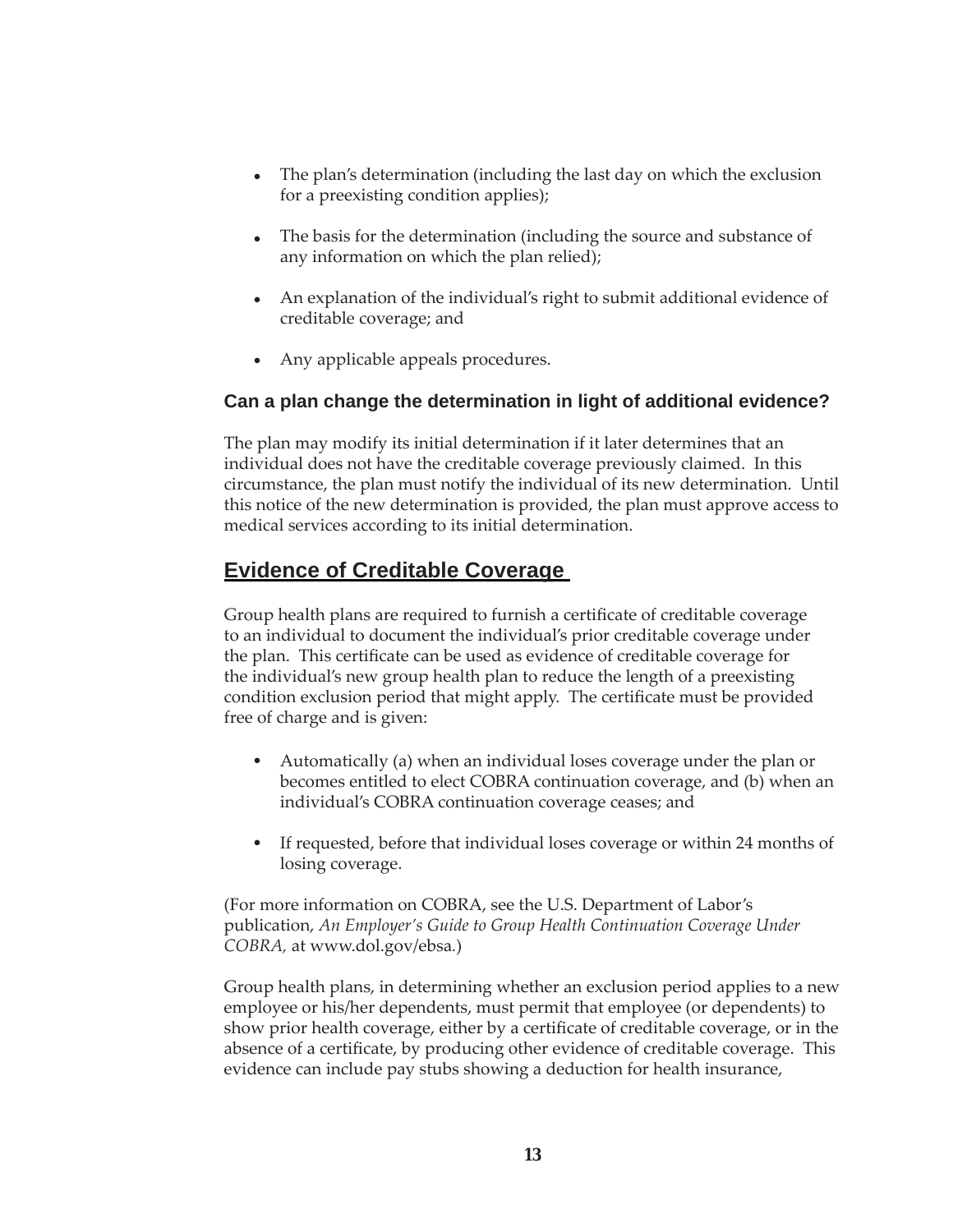explanation of benefits forms (EOBs), or verification by a doctor or a former health care benefits provider that the employee or dependent had prior health insurance coverage.

# **Do plans that do not impose a preexisting condition exclusion period have to provide certifi cates?**

Yes. Individuals previously covered under these plans may need to demonstrate this prior coverage, if they move to a new group health plan or individual health insurance coverage.

# **Are plans required to issue certifi cates of creditable coverage to dependents?**

Yes. A plan must make reasonable efforts to collect the necessary information for dependents and issue a certificate of creditable coverage for the dependent. If the coverage information for a dependent is the same as for the employee, the plan may issue one certificate with both the employee and dependent information. If the information is not identical, it may still be provided on one certificate, if the certificate provides all the required information for each individual separately and includes a statement that the information is not identical.

However, an automatic certificate for a dependent is not required to be issued until the plan knows (or, making reasonable efforts, should know) of the dependent's loss of coverage. Dependent information can be collected annually, such as during an open enrollment period.

# **When must group health plans provide certifi cates?**

It depends on the event that triggers the certificate.

- For an individual who is entitled to elect COBRA continuation coverage, the automatic certificate must be provided no later than when an election notice is required to be provided for a qualifying event under COBRA (generally 44 days). For more information on the COBRA notice requirements, see *An Employer's Guide to Group Health Continuation Coverage Under COBRA* at www.dol.gov/ebsa.  $\bullet$
- For an individual who loses coverage under a group health plan but is not entitled to elect COBRA continuation coverage, the automatic certificate must be provided within a reasonable time after coverage ceases.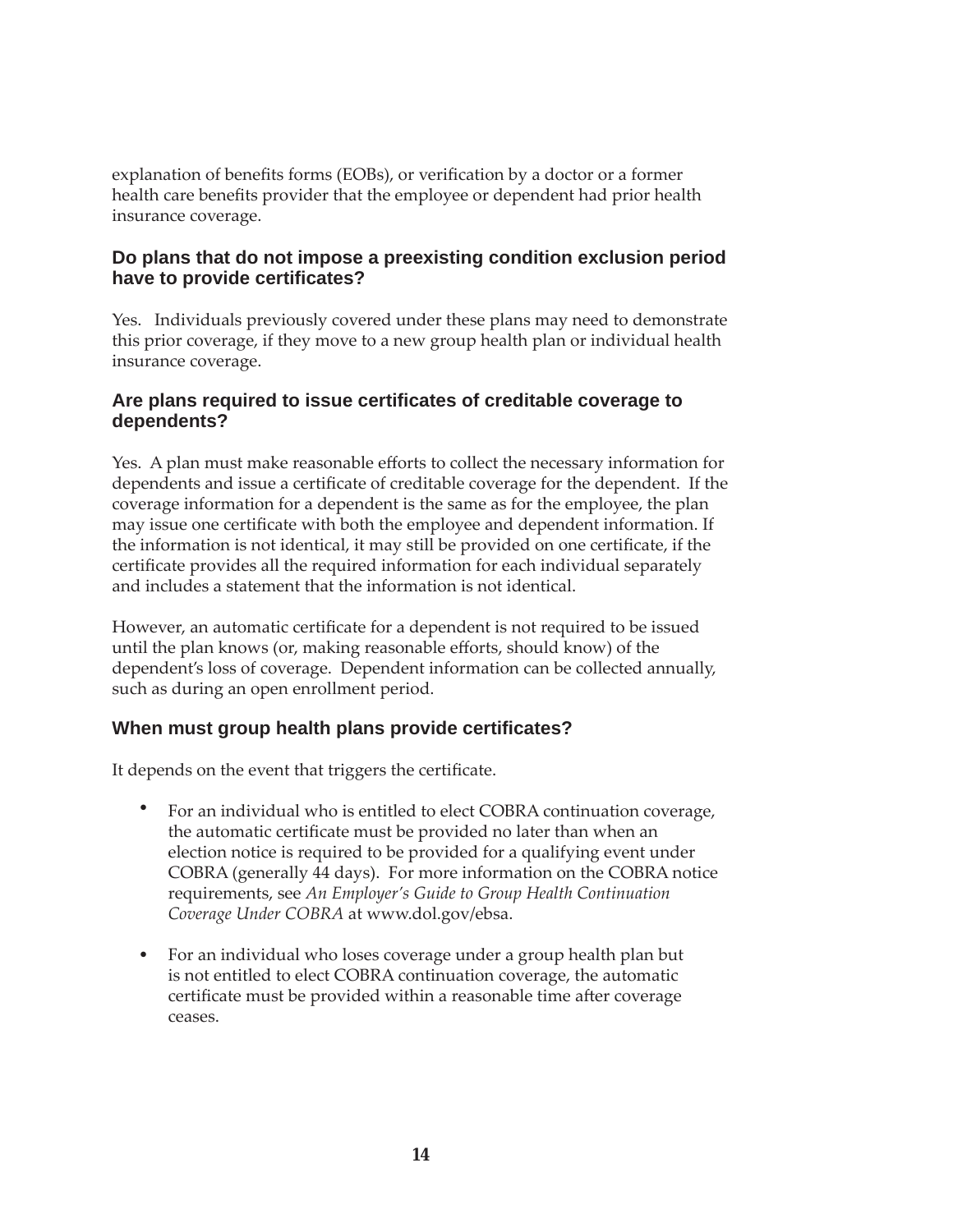- For an individual who loses COBRA continuation coverage, the automatic certificate should be provided within a reasonable time after COBRA continuation coverage ceases (or after the expiration of any grace period for the nonpayment of COBRA premiums).  $\bullet$
- For an individual requesting a certificate, it should be provided at the earliest time that the plan, acting in a reasonable and prompt fashion, could provide it.  $\bullet$

#### **What information must be included on the certificate?**

Certificates of creditable coverage currently must include:

- Date issued;
- Name of plan;
- Individual's name and ID;
- Plan administrator's name, address, and phone number;
- Phone number for further information;  $\bullet$
- Individual's creditable coverage information; and  $\bullet$
- An educational statement explaining HIPAA, including:  $\bullet$ 
	- The preexisting condition exclusion rules;  $\circ$
	- Special enrollment rights;  $\circ$
	- The prohibitions against discrimination based on any health factor;  $\circ$
	- The right to individual health coverage;  $\circ$
	- The fact that State law may require issuers to provide additional protections to individuals in that State; and
	- Where to get more information.

A model certificate is available (see page 87).

*Note***:** The Departments of Labor, the Treasury, and Health and Human Services issued proposed rules regarding the coordination of the HIPAA portability rules with the Family and Medical Leave Act (FMLA). The proposed rules include a revised educational statement for the HIPAA certificate with new model language to explain this coordination. Some plans may wish to avoid revising their certificates when the proposed rules become final, and therefore, use the model certificate under the proposed rules, which includes FMLA language (on page 89). Check www.dol.gov/ebsa under "Laws & Regulations" periodically for the publication of the final rule.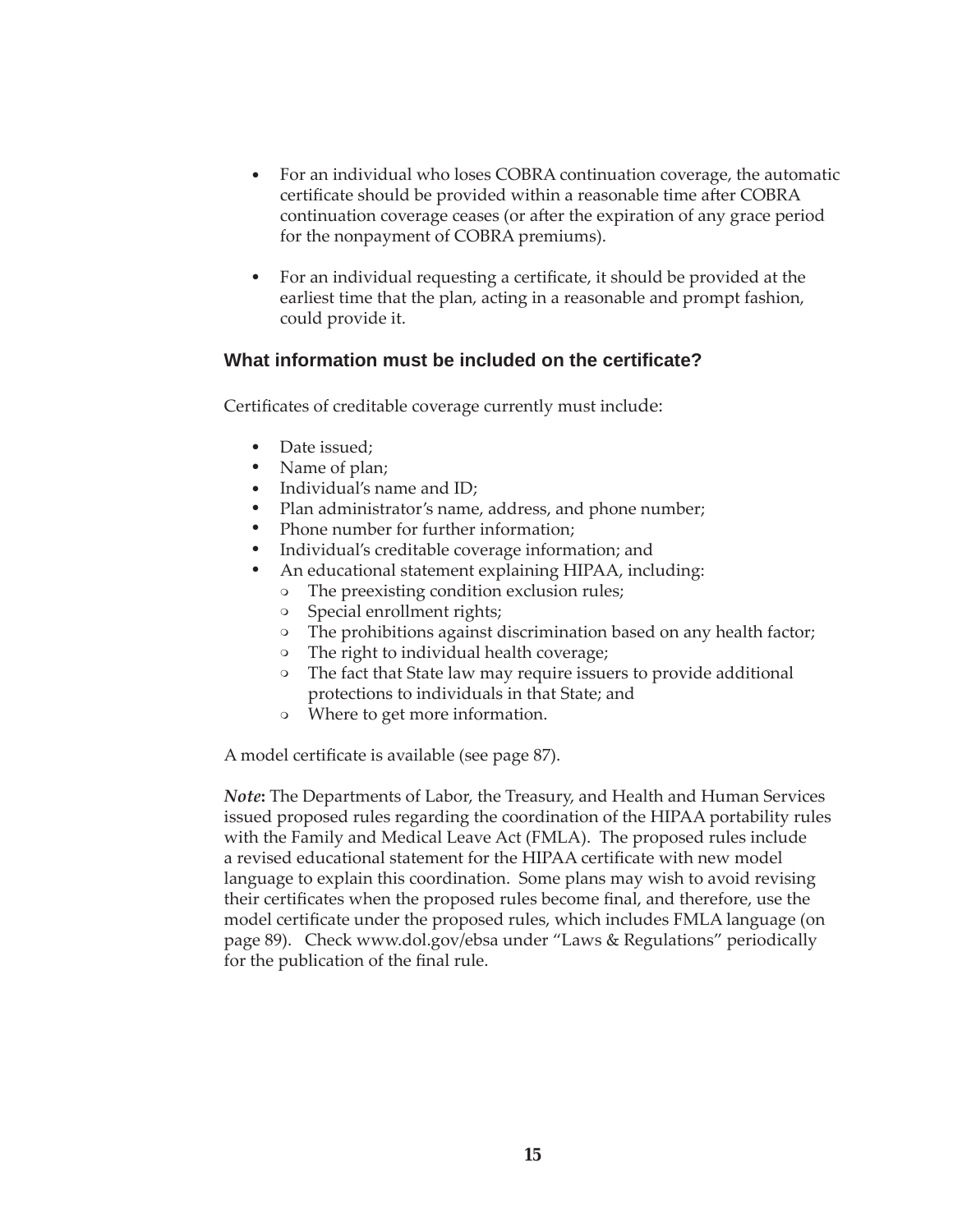#### **In reporting an individual's creditable coverage information, what is the minimum period of time that should be covered by the certifi cate?**

It will depend on whether the certificate is issued automatically or upon request:

- For a certificate that is issued automatically, the certificate should reflect the most recent period of continuous coverage.
- For a certificate that is issued upon request, the certificate should reflect each period of continuous coverage ending within 24 months prior to the date of the request. A separate certificate may be provided for each period of coverage if there is more than one.

However, the certificate does not have to reflect more than 18 months of creditable coverage that is not interrupted by a break in coverage of 63 days or more. A certificate should also include either a statement that an individual has at least 18 months of creditable coverage or the date creditable coverage (and any waiting period for coverage) began. The certificate should also include the date coverage ended or state that coverage is continuing.

# **Can creditable coverage information be transferred by telephone?**

Yes, if the individual involved, his/her new plan, and the old plan all agree, the information may be transferred by phone. Individuals are entitled to request a written certificate for their records when coverage information is provided by phone.

### **Can a plan contract with a health insurance issuer to provide certifi cates?**

Yes, a plan and issuer can make an agreement that the issuer will be responsible for providing the certificates. While the issuer is liable for noncompliance with the certificate requirements, the plan administrator has the duty to monitor the issuer's compliance with the certificate requirements under the contract.

In addition, if any entity (including a third-party administrator) provides a certificate to an individual, no other party is required to do so.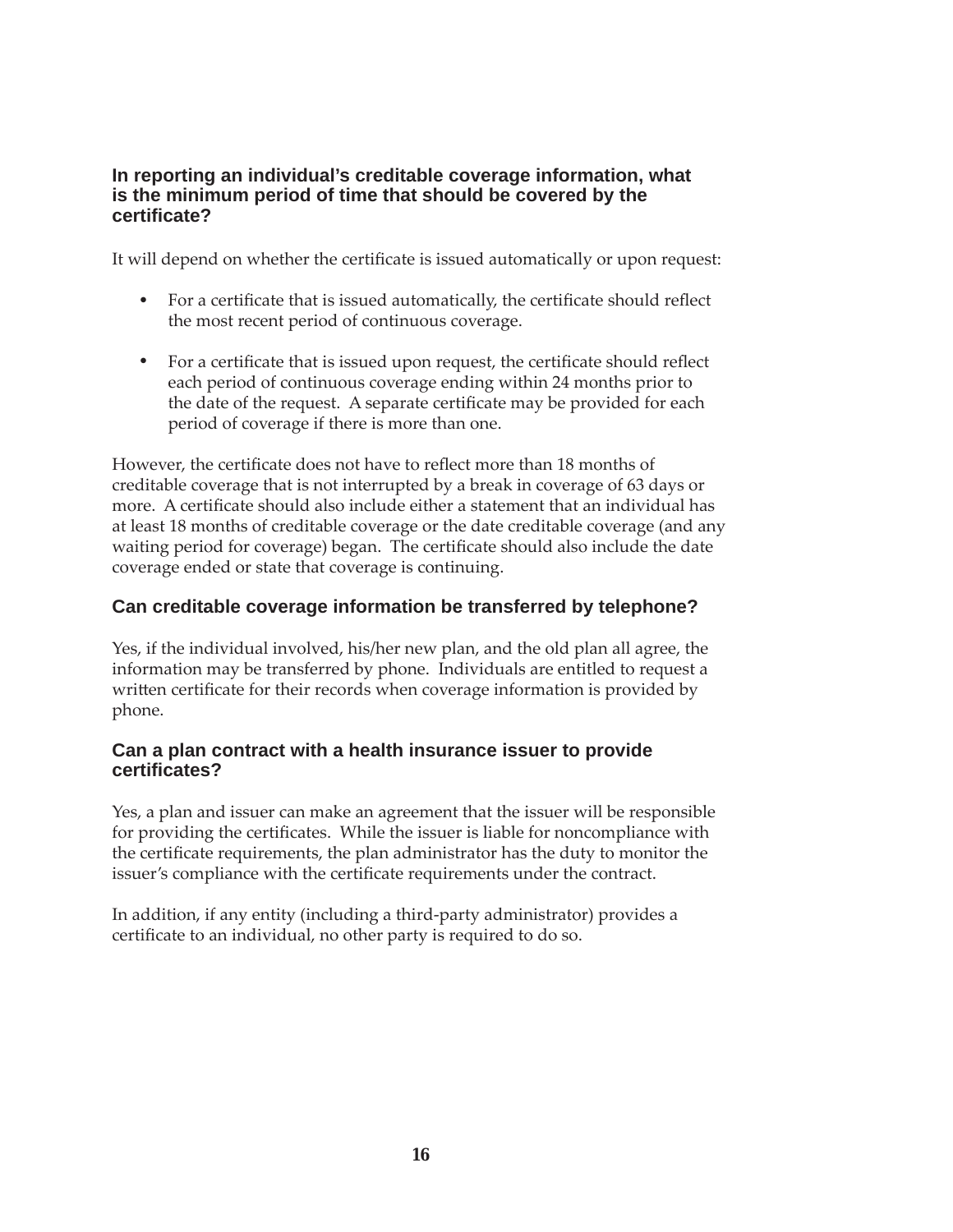# **Special Enrollment**

*Group health plans are required to provide special enrollment periods during which individuals who previously declined health coverage for themselves and their dependents may be allowed to enroll (regardless of any open enrollment period). In addition to HIPAA special enrollment rights, the Children's Health Insurance Reauthorization Act (CHIPRA) added additional special enrollment rights under ERISA. Rights related to CHIPRA special enrollment are discussed in this section.*

*Special enrollment rights can occur when:*

- *An individual loses eligibility for coverage under a group health plan or other health insurance coverage (such as an employee and his/her dependents' loss of coverage under the spouse's plan) or when an employer terminates contributions toward health coverage;*   $\bullet$
- *An individual becomes a new dependent through marriage, birth, adoption, or being placed for adoption; and*   $\bullet$
- *An individual loses coverage under a State Children's Health Insurance Program (CHIP) or Medicaid, or becomes eligible to receive premium assistance under those programs for group health plan coverage.*  $\bullet$

*Employees must receive a description of special enrollment rights on or before the date they are first offered the opportunity to enroll in the group health plan (see model notice on page 94).* 

*In addition, employers that maintain a group health plan in a state with a CHIP or Medicaid program that provides for premium assistance for group health plan coverage must provide a notice (referred to as the Employer CHIP Notice) to all employees to inform them of possible opportunities in the state in which they reside (for information on a model Employer CHIP notice, see page 18).*

### **Can the special enrollment notice be provided in the summary plan description (SPD)?**

Yes, if the SPD is provided to the employee at or before the time the employee is initially offered the opportunity to enroll in the plan. If the SPD is provided at a later time, the special enrollment notice should be provided separately (for example, as part of the application for coverage).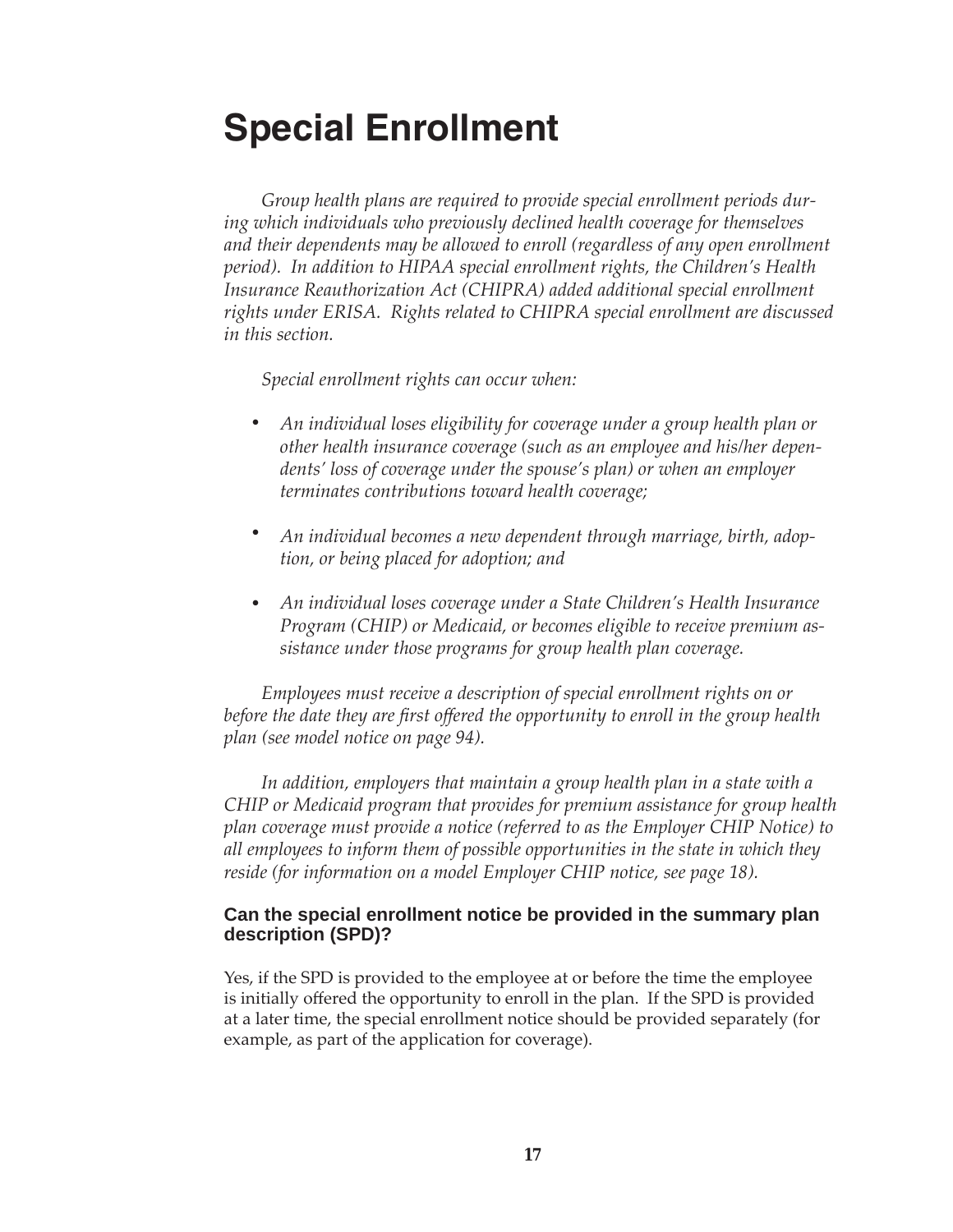# **How can the employer notice regarding premium assistance under Medicaid or CHIP (the Employer CHIP Notice) be provided?**

Employers that maintain a group health plan are required to provide the Employer CHIP Notice. This notice may be provided with the SPD, enrollment packets or open season materials as long as these materials are provided no later than the date explained below, are provided to all employees, and are provided in accordance with the Department of Labor's disclosure rules. The notice must be provided annually beginning on the first day of the first plan year after February 4, 2010.

A model Employer CHIP Notice is included on page 95. The model notice includes State contact information for States that provide Medicaid or CHIP premium assistance programs. This contact information will be updated periodically, therefore, be sure to check the EBSA Web site at: http://www.dol. gov/ebsa/chipmodelnotice.doc for the most recent version.

# **Upon loss of eligibility for health coverage or termination of employer contributions for health coverage, what are a plan's obligations to offer special enrollment?**

When an employee or dependent loses eligibility for coverage under any group health plan or health insurance coverage, or if employer contributions toward group health plan coverage cease, a special enrollment opportunity may be triggered. The employee or dependent must have had health coverage when the group health plan benefit package was previously declined. If the other coverage was COBRA continuation coverage, special enrollment need not be made available until the COBRA coverage is exhausted.

For example, if an employee's spouse declined coverage when previously offered due to coverage under her own employer's plan, she and the employee must be offered a special enrollment opportunity when her coverage ceases under that plan or her employer terminates contributions to that plan.

Another example is if an employer offering two benefit package options, an HMO and an indemnity option, eliminates coverage under the indemnity option. Employees, spouses, and other dependents must be offered a special enrollment opportunity in the HMO option (and may also be eligible to special enroll in any other plan for which they are otherwise eligible, such as any plan offered by the spouse's employer).

# **What are examples of a loss of eligibility for coverage?**

Some examples of events that cause an individual to lose eligibility for health coverage (there are other reasons as well):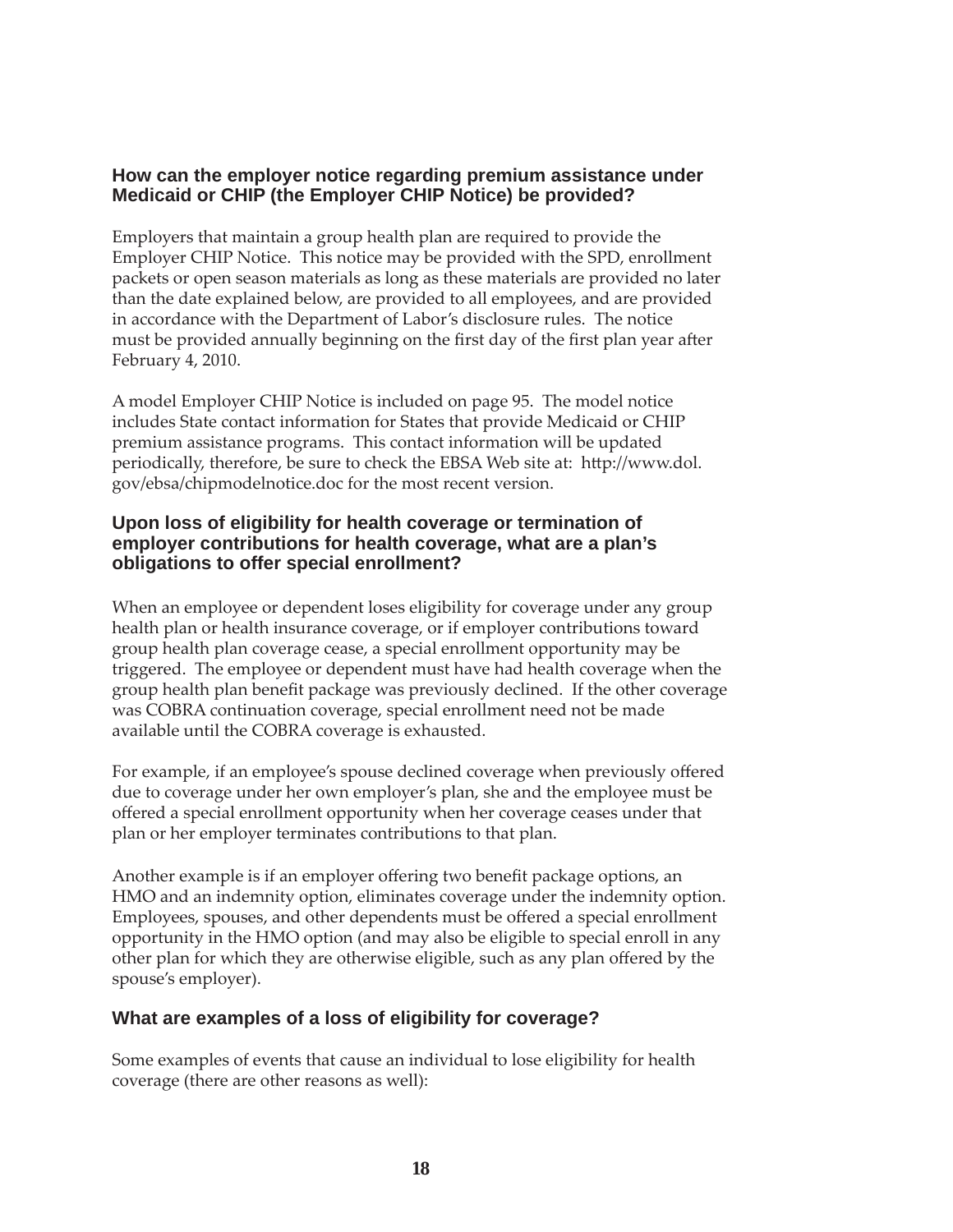- Divorce or legal separation;
- A dependent is no longer considered a dependent under the plan because of age, work, or school status;
- $\bullet$ Death of the employee covered by the plan;
- $\bullet$ Termination of employment;
- $\bullet$ Reduction in the number of hours of employment;
- $\bullet$  . The plan decides to no longer offer any benefits to a class of similarly situated individuals;
- An individual incurs a claim that would meet or exceed a lifetime limit on all benefits; or
- An individual in an HMO or other arrangement no longer resides, lives, or works in the service area.

#### **If an employer terminates all contributions to a group health plan, but individuals have the option to continue coverage and pay 100 percent of the cost themselves, would these individuals still have a special enrollment right because the employer has terminated contributions?**

Yes. If all employer contributions have ended, individuals covered under the plan would have a special enrollment right, regardless of their option to continue coverage under the plan by paying the full cost of coverage.

#### **If a plan has to offer a special enrollment period upon loss of eligibility or termination of employer contributions, how long must the special enrollment period run?**

The plan has to provide at least 30 days for the employee or dependent to request coverage after the loss of other coverage or termination of employer contributions.

If an individual does request coverage within the 30-day period, the plan must make the coverage effective no later than the first day of the first calendar month beginning after the date the plan receives the enrollment request.

#### **Upon marriage, birth, adoption, or placement for adoption, what are a plan's obligations to offer special enrollment?**

Employees, as well as their spouses and dependents, may have special enrollment rights after a marriage, birth, adoption, or placement for adoption. In addition, new spouses and new dependents of retirees in a group health plan also may have special enrollment rights after these events.

The plan has to provide at least 30 days for the employee or dependents to request coverage after the occurrence of one of these events.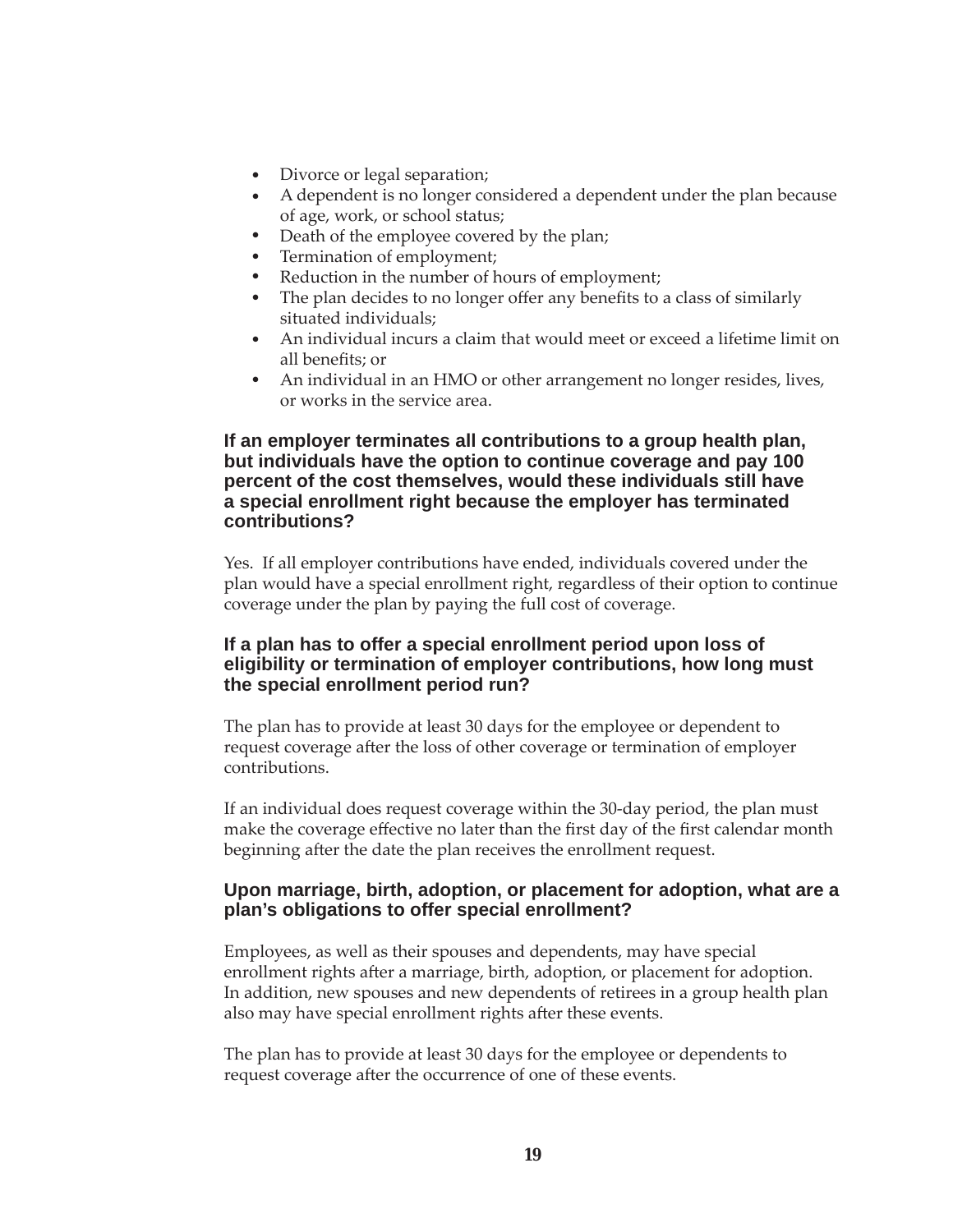If the event was a marriage, the coverage is required to be effective no later than the first day of the first calendar month beginning after the date the completed request for enrollment is received by the plan.

In the case of birth, adoption, or placement for adoption, coverage is required to be effective no later than the date of the event.

#### **If an employee or dependent loses coverage under CHIP or Medicaid, or becomes eligible for State premium assistance under those programs, what are a plan's obligations to offer special enrollment?**

A special enrollment opportunity is triggered if the employee or dependent who is otherwise eligible, but not enrolled in, a group health plan:

- loses eligibility for coverage under a State Medicaid or CHIP program, or
- becomes eligible for State premium assistance under a Medicaid or CHIP program.

The plan must provide at least 60 days for the employee or dependent to request coverage after the employee or dependent loses eligibility for coverage or becomes eligible for premium assistance.

#### **Can special enrollees be treated as late enrollees when imposing a preexisting condition exclusion or benefits offered under the plan?**

A special enrollee may not be treated as a late enrollee (see page 11). In fact, the plan must treat special enrollees the same as similarly situated individuals who enroll when first eligible.

In addition, a newborn, adopted child, or child placed for adoption generally cannot be subject to a preexisting condition exclusion period if the child is covered under creditable coverage within 30 days of birth, adoption, or placement for adoption.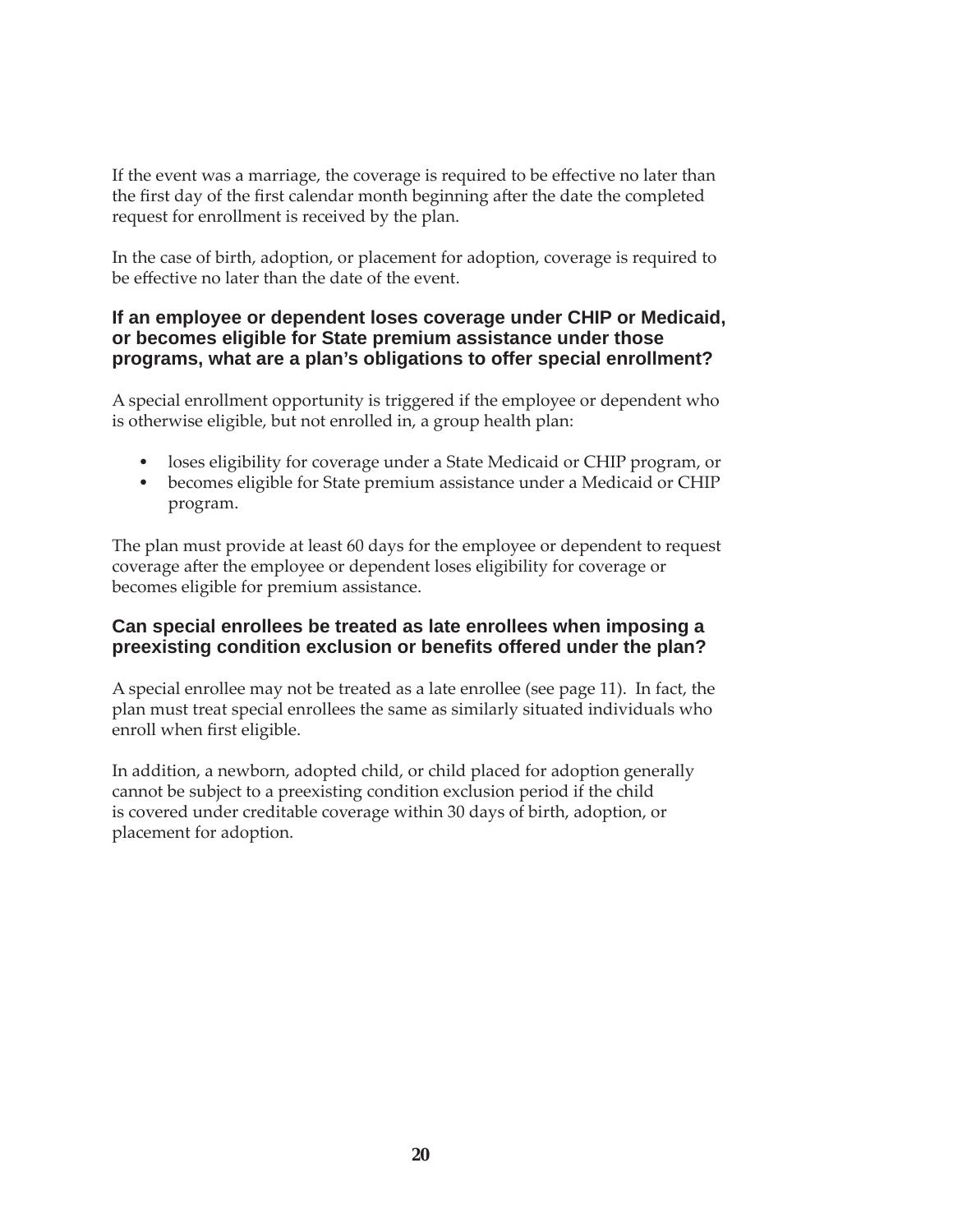# **Nondiscrimination Requirements**

*Under HIPAA, individuals may not be denied eligibility or continued eligi*bility to enroll in a group health plan based on any health factors they may have. *In addition, an individual may not be charged more for coverage than any similarly situated individual is being charged based on any health factor.* 

*Note: Compliance with HIPAA's nondiscrimination provisions does not*  in any way reflect compliance with any other provision of ERISA (including *COBRA and ERISA's fiduciary provisions). Nor does it reflect compliance with other State or Federal laws (such as the Americans with Disabilities Act).* 

#### **What are the "health factors"?**

They are:

- health status;
- medical condition, including both physical and mental illnesses;
- claims experience;
- receipt of health care;
- medical history;  $\bullet$
- genetic information;  $\bullet$
- evidence of insurability; and  $\bullet$
- disability.  $\bullet$

The term "evidence of insurability" includes conditions arising from acts of domestic violence, as well as participation in activities such as motorcycling, snowmobiling, all-terrain vehicle riding, horseback riding, skiing, and other similar activities.

#### **Can a group health plan require an individual to pass a physical examination in order to be eligible to enroll in the plan?**

No. A group health plan may not require an individual to pass a physical exam for enrollment, even if the individual is a late enrollee.

#### **Can a plan require an individual to complete a health care questionnaire in order to enroll?**

Yes, provided that the health information is not used to deny, restrict, or delay eligibility or benefits, or to determine individual premiums.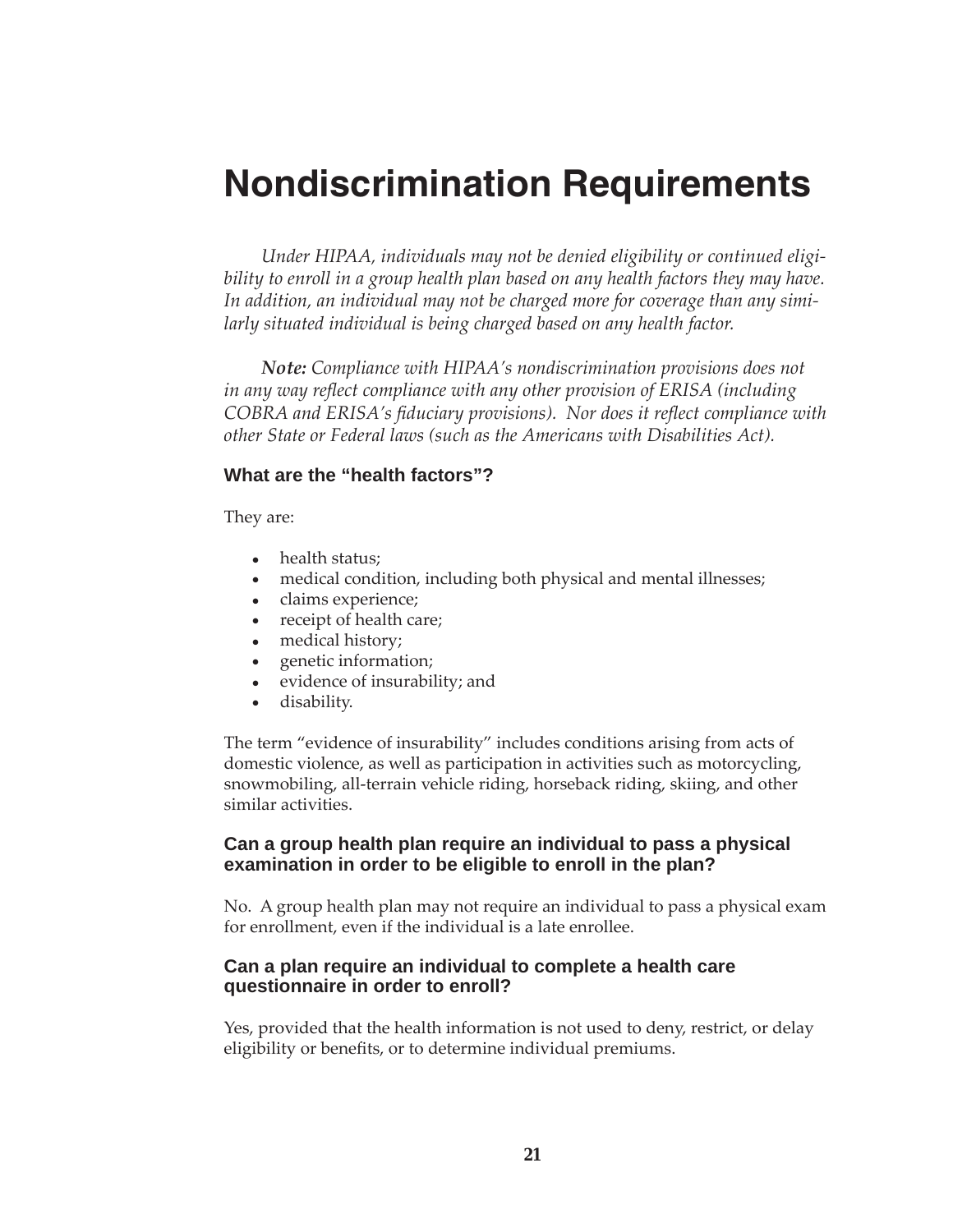# **Can plans exclude or limit benefits for certain conditions or treatments?**

Group health plans may exclude coverage for a specific disease, limit or exclude benefits for certain types of treatments or drugs, or limit or exclude benefits based on a determination that the benefits are experimental or medically unnecessary – but only if the benefit restriction applies uniformly to all similarly situated individuals and is not directed at individual participants or beneficiaries based on a health factor they may have. (Plan amendments that apply to all individuals in a group of similarly situated individuals and that are effective no earlier than the first day of the next plan year after the amendment is adopted are not considered to be directed at individual participants and beneficiaries.)

# **Can a plan deny benefi ts otherwise provided for the treatment of an injury based on the source of that injury?**

If the injury results from a medical condition or an act of domestic violence, a plan may not deny benefits for the injury  $-$  if it is an injury the plan would otherwise cover.

For example, a plan may not exclude coverage for self-inflicted injuries (or injuries resulted from attempted suicide) if the individual's injuries are otherwise covered by the plan and if the injuries are the result of a medical condition (such as depression).

However, a plan may exclude coverage for injuries that do not result from a medical condition or domestic violence, such as injuries sustained in high-risk activities (for example, bungee jumping). But the plan could not exclude an individual from *enrollment* for coverage because the individual participated in bungee jumping.

### **Can a plan charge individuals with histories of high claims more than similarly situated individuals based on their claims experience?**

No. Group health plans cannot charge an individual more for coverage than other similarly situated individuals based on any health factor.

# **How are groups of similarly situated individuals determined?**

Distinctions among groups of similarly situated participants in a health plan must be based on bona-fide employment-based classifications consistent with the employer's usual business practice. Distinctions cannot be based on any of the health factors noted earlier.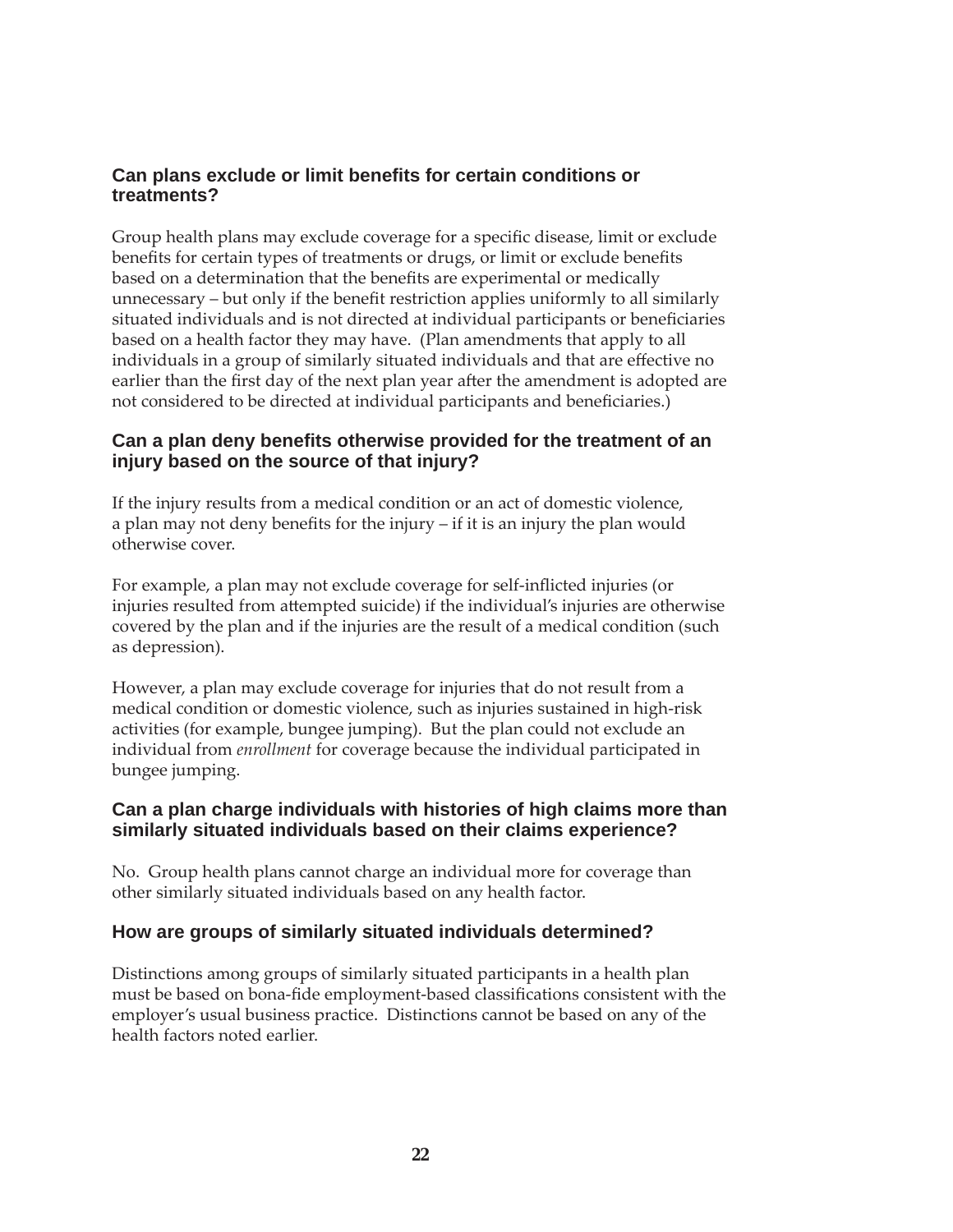For example, part-time and full-time employees, employees working in different geographic locations, and employees with different dates of hire or lengths of service can be treated as distinct groups of similarly situated individuals, with different eligibility provisions, different benefit restrictions, or different costs, provided the distinction is consistent with the employer's usual business practice.

In addition, a plan generally may treat participants and beneficiaries as two separate groups of similarly situated individuals. The plan also may distinguish between beneficiaries based on, for example, their relationship to the plan participant (such as spouse or dependent child) or based on the age or student status of dependent children.

In any case, a plan cannot create or modify a classification directed at individual participants or beneficiaries based on one or more of the health factors.

#### **Is it permissible for a health insurance issuer to charge a higher premium to one group health plan (or employer) that covers individuals, some of whom have adverse health factors, than it charges another group health plan comprised of fewer individuals with adverse health factors?**

Yes. In fact, HIPAA does not restrict a health insurance issuer from charging a higher rate to one group health plan (or employer) over another. An issuer may take health factors of individuals into account when establishing blended, aggregate rates for group health plans (or employers). This may result in one health plan (or employer) being charged a higher premium than another for the same coverage through the same issuer.

#### **Can a health insurance issuer charge an employer different premiums for each individual within a group of similarly situated individuals based on each individual's health status?**

No. Issuers may not charge or quote an employer or group health plan separate rates that vary for individuals (commonly referred to as "list billing") based on any of the health factors.

This does not prevent issuers from taking the health factors of each individual into account when establishing a blended, aggregate rate for providing coverage to the employment-based group overall. The issuer may then charge the employer (or plan) a higher overall rate, or a higher blended per-participant rate.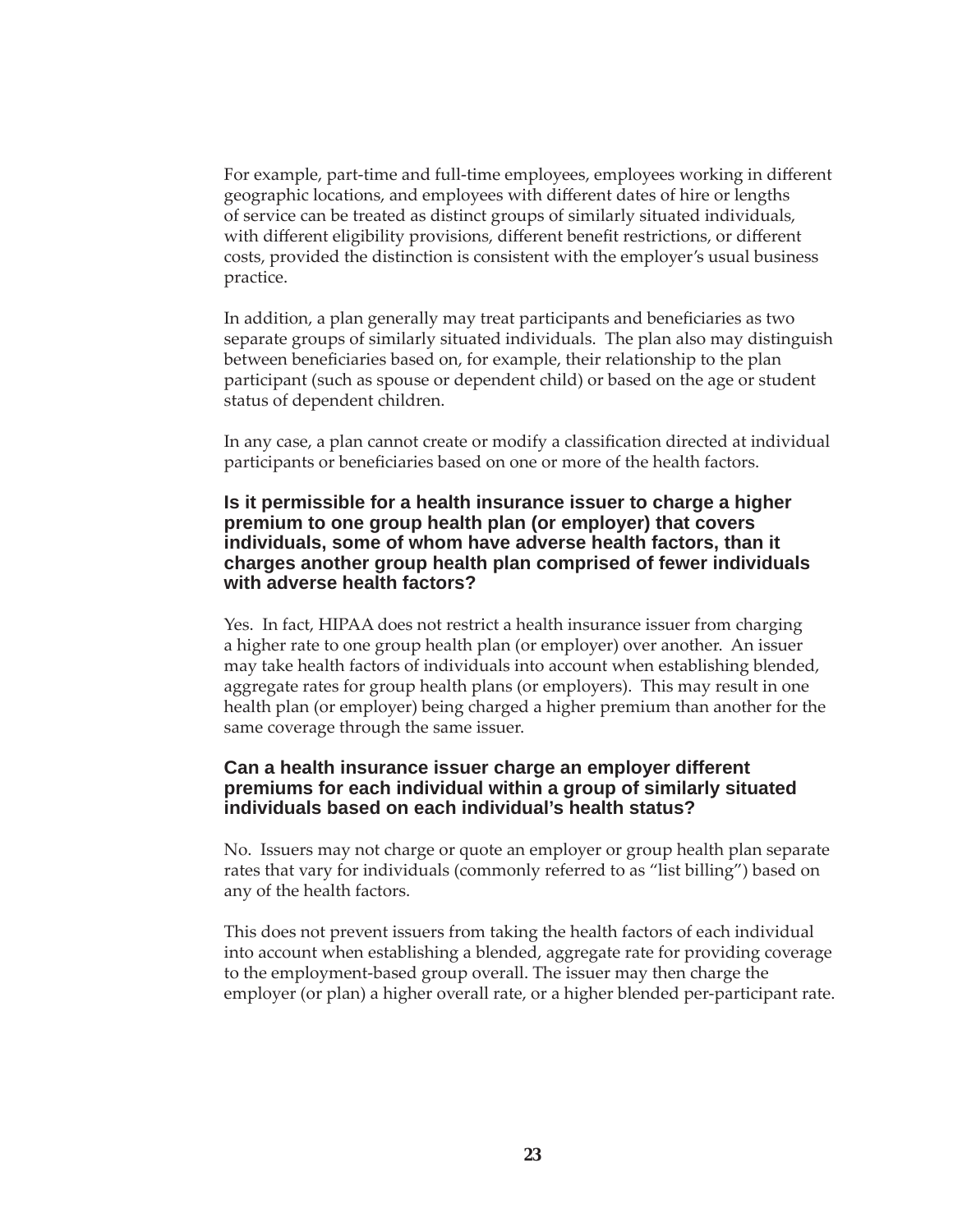While HIPAA prohibits list billing based on health factors, it does not restrict communications between issuers and employers (or plans) regarding the factors considered in the rate calculations.

#### **Can a group health plan impose a nonconfinement clause (e.g., a clause stating that if an individual is confi ned to a hospital at the time coverage would otherwise take effect, coverage would not begin until that individual is no longer confined)?**

No. A group health plan may not deny or delay an individual's eligibility, benefits, or the effective date of coverage because that individual is confined to a hospital or other health care facility. In addition, a health plan may not set an individual's premium rate based on that individual's confinement.

#### **Can a group health plan impose an "actively-at-work" provision (e.g., a requirement that an employee be actively at work after a waiting period for enrollment in order to have health coverage become effective on that day)?**

No. Generally a group health plan may not refuse to provide benefits because an individual is not actively at work on the day that individual would otherwise become eligible for benefits. However, plans may have actively-at-work clauses if the plan treats individuals who are absent from work due to a health factor (for example, individuals taking sick leave) as if they are actively at work for purposes of health coverage.

Plans may require individuals to report for the first day of work before coverage may become effective. In addition, plans may distinguish among groups of similarly situated individuals in their eligibility provisions. For example, a plan may require an individual to work full time, such as 250 hours per quarter or 30 hours per week, to be eligible for health plan coverage.

#### **Is it permissible for a group health plan that generally provides coverage for dependents only until age 25 to continue health coverage past that age for disabled dependents?**

Yes, a plan can treat an individual with an adverse health factor more favorably by offering extended coverage.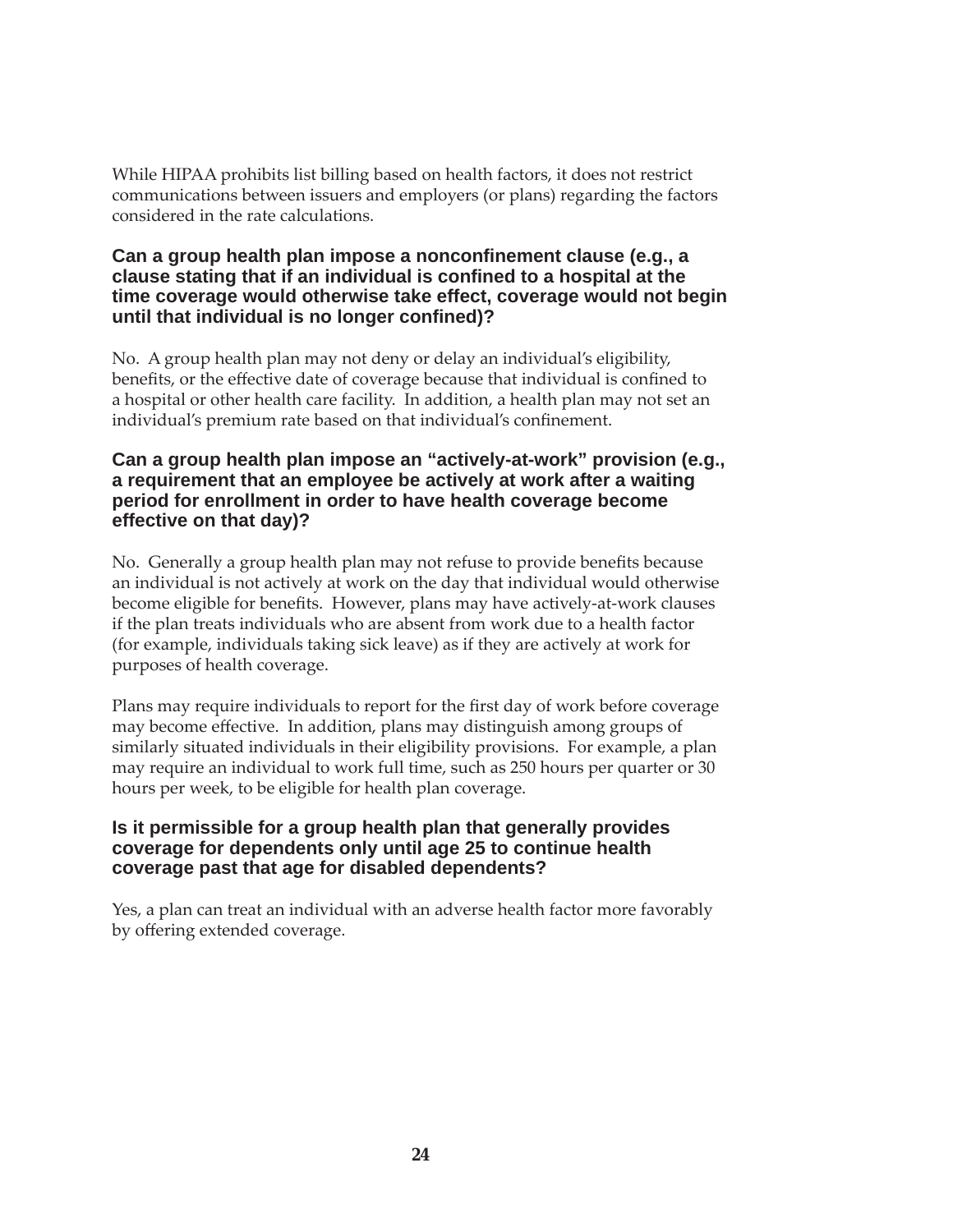# **Nondiscrimination and Wellness Programs**

In December 2006, the U.S. Departments of Labor, Health and Human Services, and the Treasury issued final nondiscrimination regulations, including rules on wellness programs under HIPAA.

# **Are wellness programs allowed under HIPAA's nondiscrimination rules?**

The HIPAA nondiscrimination provisions generally prohibit group health plans from charging similarly situated individuals different premiums or contributions or imposing different deductible, copayment or other cost sharing requirements based on a health factor. However, there is an exception that allows plans to offer wellness programs.

If none of the conditions for obtaining a reward under a wellness program are based on an individual satisfying a standard related to a health factor, or if no reward is offered, the program complies with the nondiscrimination requirements (assuming participation in the program is made available to all similarly situated individuals). For example:

- A program that reimburses all or part of the cost for memberships in a fitness center.
- A diagnostic testing program that provides a reward for participation rather than outcomes.
- $\bullet$ A program that encourages preventive care by waiving the copayment or deductible requirement for the costs of, for example, prenatal care or well-baby visits.
- $\bullet$ A program that reimburses employees for the costs of smoking cessation programs without regard to whether the employee quits smoking.
- $\bullet$ A program that provides a reward to employees for attending a monthly health education seminar.

Wellness programs that condition a reward on an individual satisfying a standard related to a health factor must meet five requirements described in the final rules in order to comply with the nondiscrimination rules.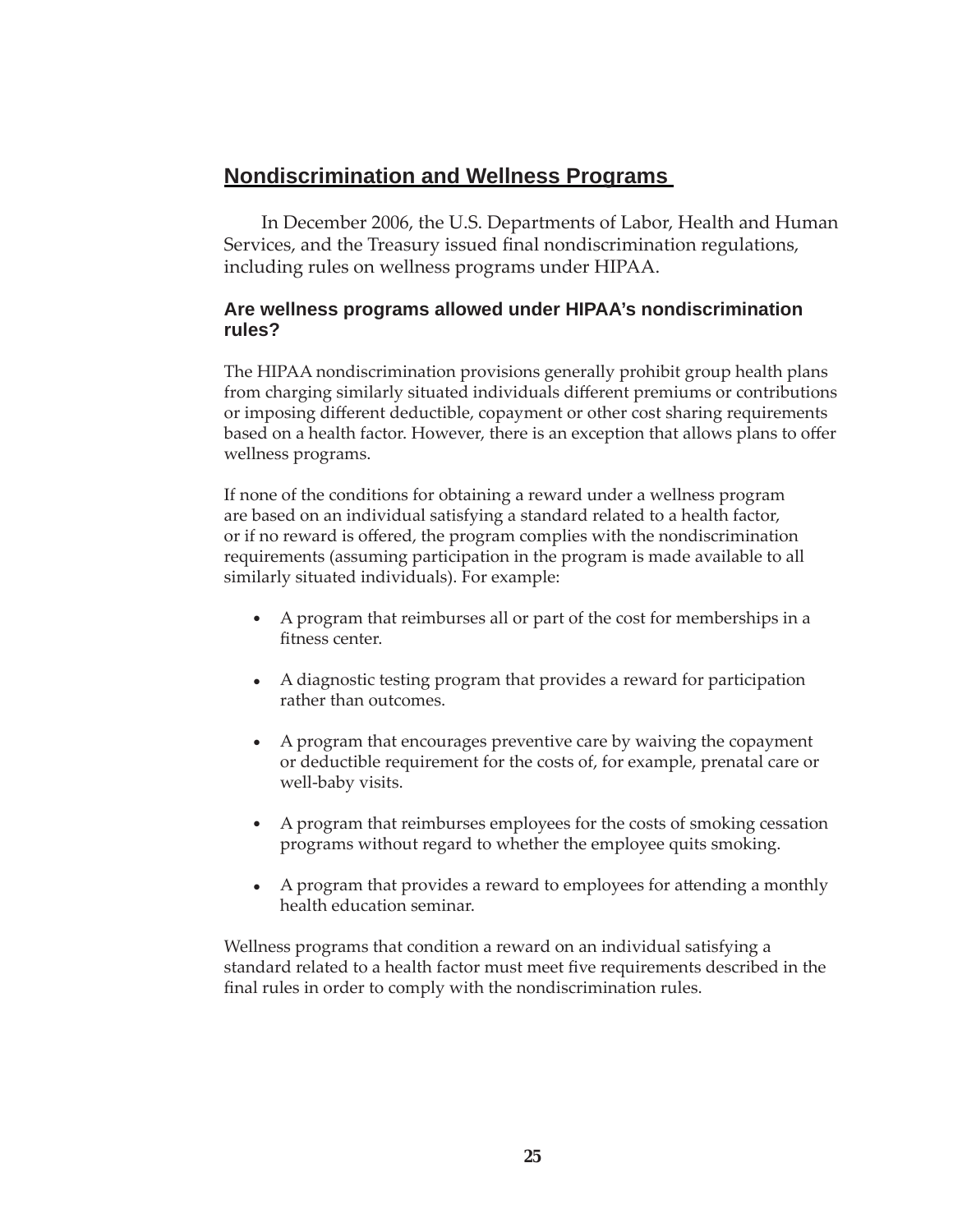#### **What are the fi ve requirements for wellness programs which base a reward on satisfying a standard related to a health factor?**

- 1. The total reward for all the plan's wellness programs that require satisfaction of a standard related to a health factor is limited – generally, it must not exceed 20 percent of the cost of employee-only coverage under the plan. If dependents (such as spouses and/or dependent children) may participate in the wellness program, the reward must not exceed 20 percent of the cost of the coverage in which an employee and any dependents are enrolled.
- 2. The program must be reasonably designed to promote health and prevent disease.
- 3. The program must give individuals eligible to participate the opportunity to qualify for the reward at least once per year.
- 4. The reward must be available to all similarly situated individuals. The program must allow a reasonable alternative standard (or waiver of initial standard) for obtaining the reward to any individual for whom it is unreasonably difficult due to a medical condition, or medically inadvisable, to satisfy the initial standard.
- 5. The plan must disclose in all materials describing the terms of the program the availability of a reasonable alternative standard (or the possibility of a waiver of the initial standard). Model language is available (see page 99).

#### **How do the wellness program rules apply to a group program that offers a reward to individuals who participate in voluntary testing for early detection of health problems? The plan does not use the test results to determine whether an individual receives a reward or the amount of an individual's reward.**

The plan's program does not base any reward on the outcome of the testing. Thus, it is allowed under the HIPAA nondiscrimination provisions without being subject to the five requirements for wellness programs that do require satisfaction of a standard related to a health factor.

### **Can a plan provide a premium differential between smokers and nonsmokers?**

The plan is offering a reward based on an individual's ability to stop smoking. Medical evidence suggests that smoking may be related to a health factor. *The Diagnostic and Statistical Manual of Mental Disorders*, which states that nicotine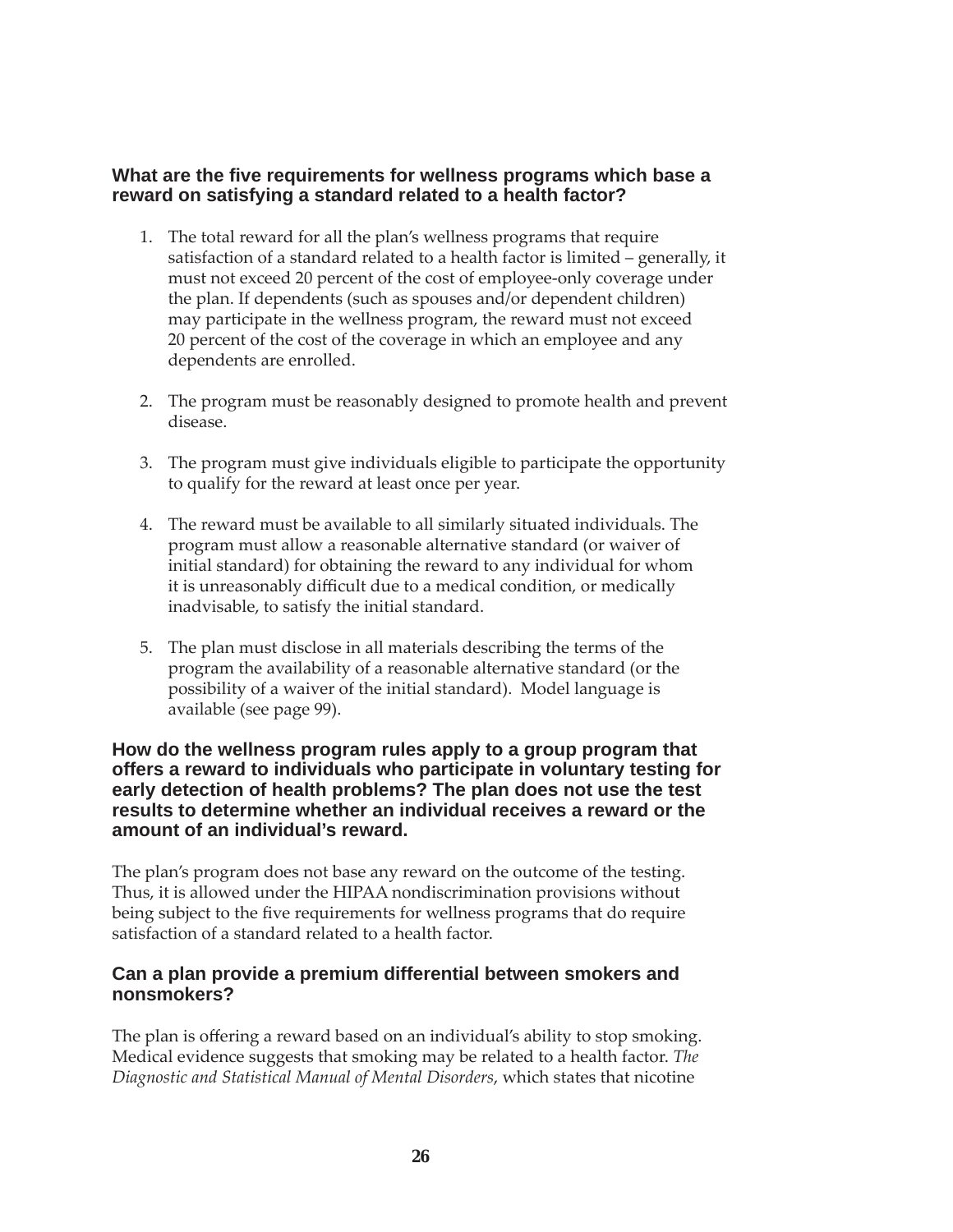addiction is a medical condition, supports that position. In addition, a report of the Surgeon General adds that scientists in the field of drug addiction agree that nicotine, a substance common to all forms of tobacco, is a powerfully addictive drug.

For a group health plan to maintain a premium differential between smokers and nonsmokers and not be considered discriminatory, the plan's nonsmoking program would need to meet the five requirements for wellness programs that require satisfaction of a standard related to a health factor.

Accordingly, this wellness program is permitted if:

- $\bullet$ The premium differential is not more than 20 percent of the total cost of employee-only coverage (or 20 percent of the cost of coverage if dependents can participate in the program);
- The program is reasonably designed to promote health and prevent disease;
- Individuals eligible for the program are given an opportunity to qualify for the discount at least once per year;
- The program accommodates individuals for whom it is unreasonably difficult to quit using tobacco products due to addiction by providing a reasonable alternative standard (such as a discount in return for attending educational classes or for trying a nicotine patch); and  $\bullet$
- Plan materials describing the terms of the premium differential describe the availability of a reasonable alternative standard to qualify for the lower premium.  $\bullet$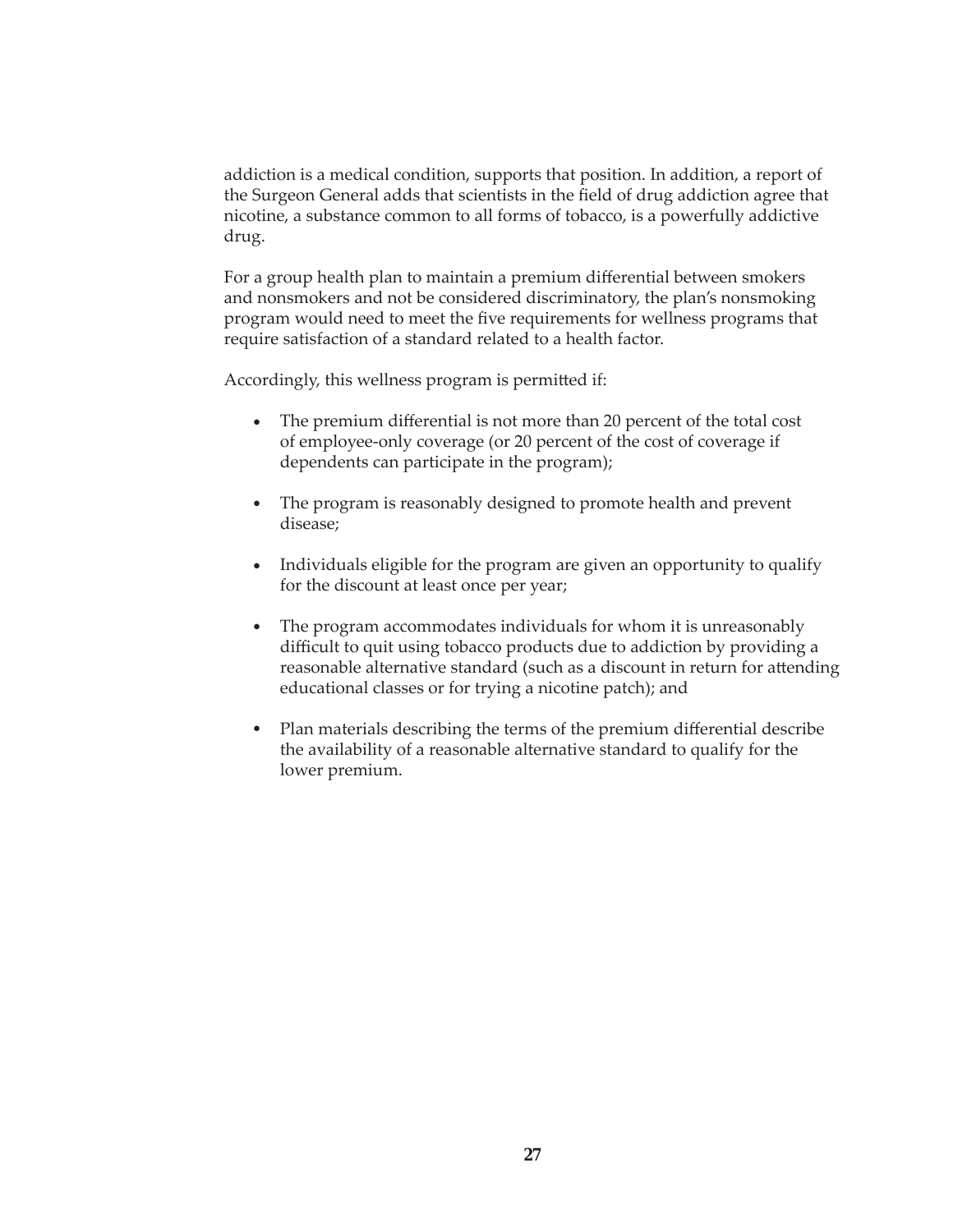# **Applying and Enforcing HIPAA; State Flexibility**

# Are certain benefits exempt from HIPAA's portability requirements?

HIPAA does not apply to plans with respect to their provision of "excepted benefits." Likewise, if an individual provides evidence of prior health coverage under a plan that provides only excepted benefits, this coverage is not considered creditable coverage.

Some benefits, such as accidental death and dismemberment benefits, are always excepted benefits and are not subject to HIPAA. Other benefits, including (1) limited-scope dental and limited-scope vision benefits,  $(2)$  benefits under a health flexible spending arrangement, (3) noncoordinated benefits, and (4) supplemental benefits may be excepted if certain criteria are met.

More specific information on dental-only and vision-only coverage and supplemental excepted benefits is provided in this section. For more information on other types of excepted benefits, see 29 CFR 2590.732 $(c)$  or contact the EBSA office nearest you.

# **Are dental-only and vision-only coverage subject to HIPAA?**

It depends. These benefits may constitute limited-scope excepted benefits (and, therefore, are not subject to HIPAA) if:

The benefits are offered under a separate insurance policy, certificate, or contract of insurance. (This is an option for insured plans only.)  $\bullet$ 

OR

- The benefits are "not an integral part of the plan." (This is an option for both insured and self-insured plans.) Benefits are not an integral part of the plan if:  $\bullet$ 
	- Participants have the right to elect not to receive coverage for the benefits; and  $\circ$
	- Participants that do elect to receive coverage for the benefits must pay an additional premium or contribution.  $\circ$

# **Is supplemental health insurance coverage subject to HIPAA?**

It depends. Three types of coverage may qualify as supplemental excepted benefits (and, therefore, are not subject to HIPAA): Medicare supplemental health insurance, TRICARE supplemental programs, and similar supplemental coverage provided to coverage under a group health plan.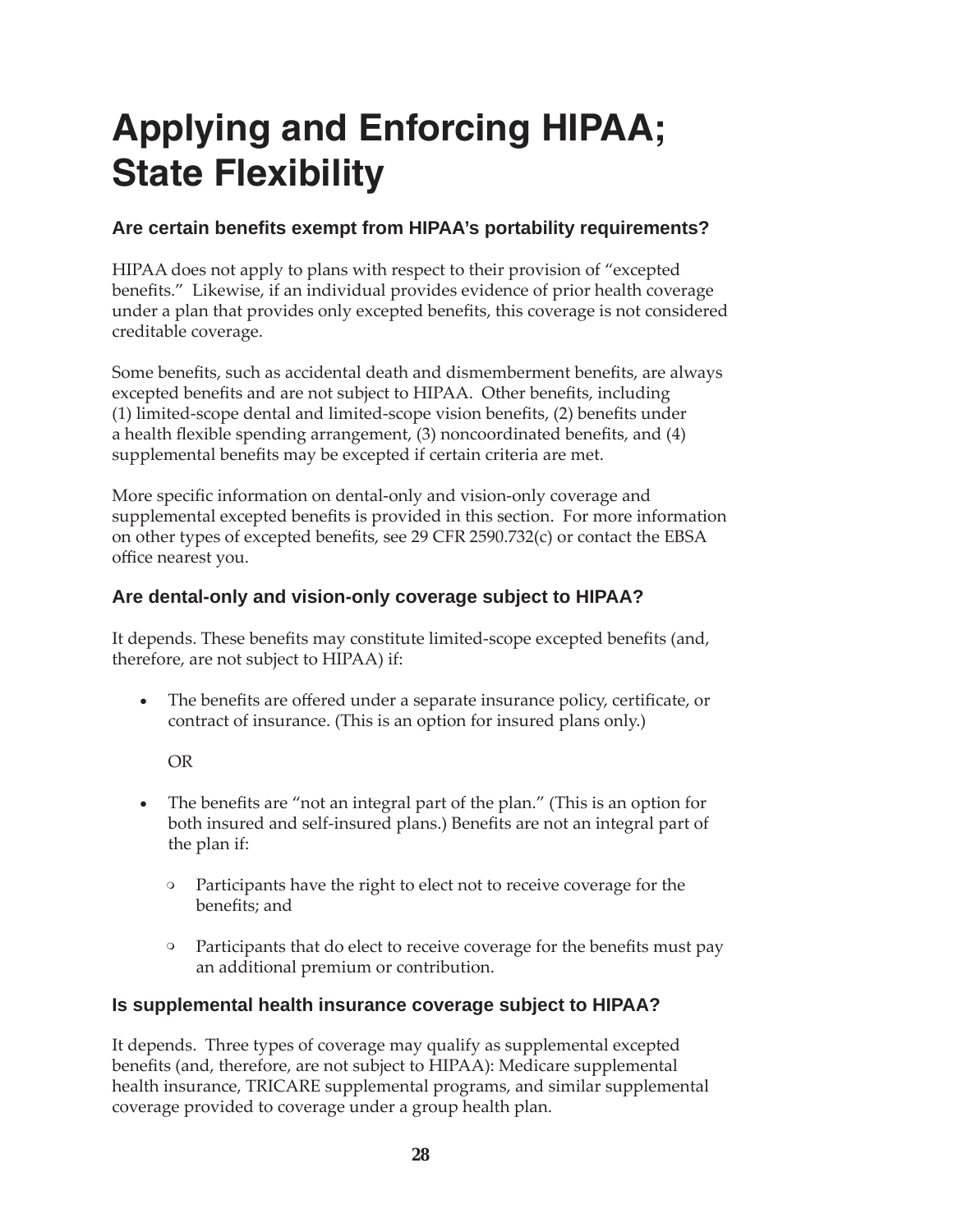Coverage will be treated as "similar supplemental coverage" if it is provided under a separate policy, certificate, or contract of insurance, and it satisfies these requirements:

- The supplemental coverage must be issued by an entity that does not provide the plan's primary coverage;  $\bullet$
- It must be specifically designed to fill gaps in primary coverage, such as coinsurance or deductibles (but does not include coverage that becomes secondary or supplemental only under a coordination-of-benefits provision);  $\bullet$
- The cost of supplemental coverage must not exceed 15 percent of the cost of primary coverage; and  $\bullet$
- The supplemental coverage must not differentiate among individuals and dependents in eligibility, benefits, or premiums based on any health factor.  $\bullet$

See Field Assistance Bulletin 2007-04 at www.dol.gov/ebsa for more information.

#### **Can States modify HIPAA's portability requirements?**

Yes, in certain circumstances. States may impose stricter obligations on health insurance issuers in the seven areas in the following list. States may:

- Shorten the 6-month "look-back period" prior to the enrollment date to determine what preexisting conditions may be subject to the preexisting condition exclusion;
- Shorten the 12- and 18-month maximum preexisting condition exclusion periods;
- Increase the 63-day significant break in coverage period;
- Increase the 30-day period for newborns, adopted children, and children placed for adoption to enroll in creditable coverage without a preexisting condition exclusion;
- Expand the circumstances in which a preexisting condition exclusion period may not be applied;
- Require additional special enrollment periods; and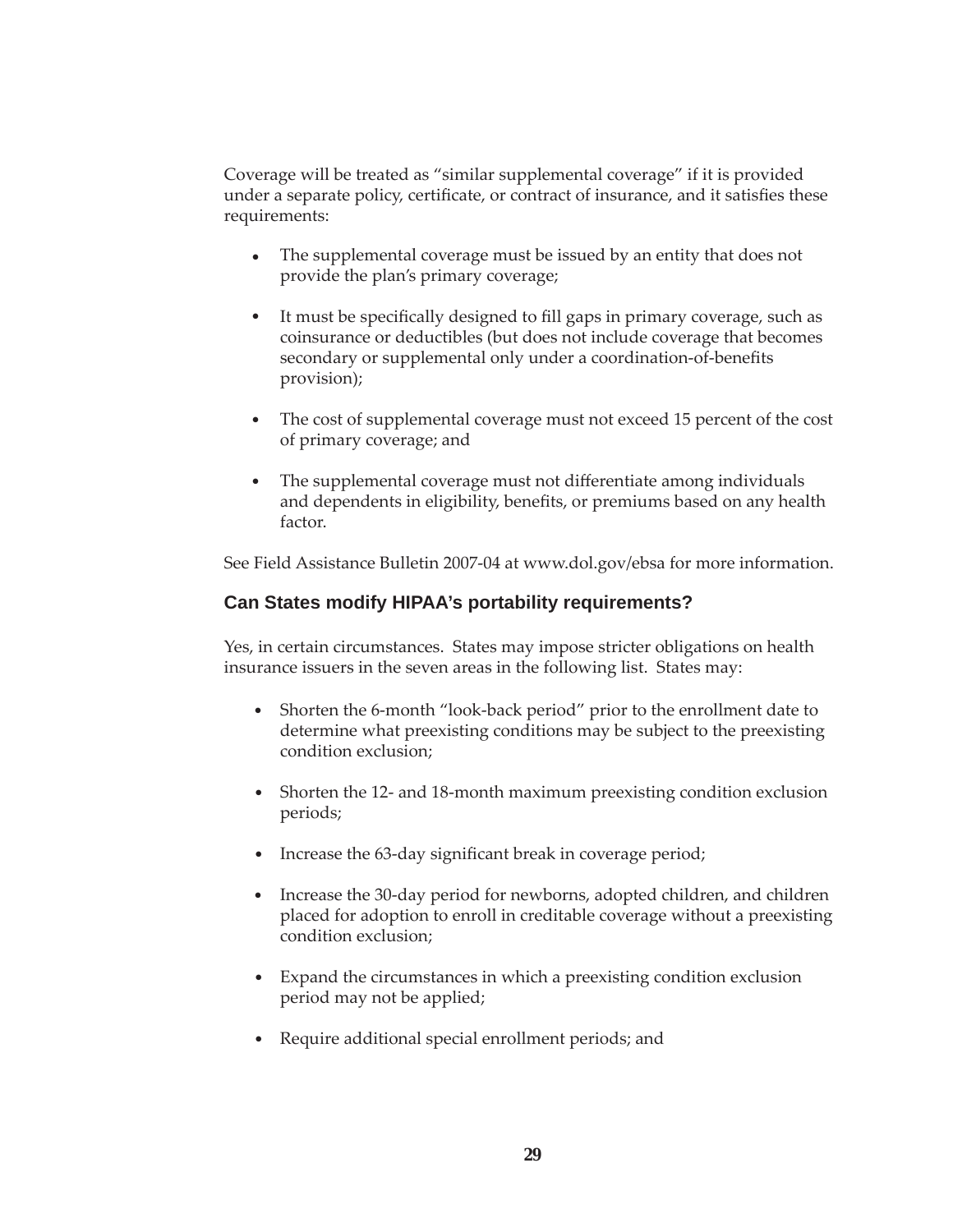• Reduce the maximum HMO affiliation period to less than 2 months  $(3)$ months for late enrollees). (An affiliation period is the maximum period of time that must pass before coverage provided by an HMO becomes effective. HMOs that impose an affiliation period cannot impose a preexisting condition exclusion period.)

In addition, State laws related to health insurance issuers generally continue to apply except to the extent that such State law "prevents the application of" a requirement of Part 7 of ERISA. Therefore, if health coverage is offered through an HMO or an insurance policy, check with your State insurance department for more information on that State's insurance laws.

#### **Who enforces the HIPAA portability provisions?**

The Secretary of Labor enforces these requirements under ERISA for group health plans. In addition, participants and beneficiaries can sue both plans and issuers to enforce their rights under ERISA, as amended by HIPAA.

The Secretary of the Treasury also enforces these requirements for group health plans. A taxpayer that fails to comply may be subject to an excise tax.

States also have enforcement responsibility, including sanctions available under State law, for requirements imposed on health insurance issuers. If a State does not act in the areas of its responsibility, the Secretary of Health and Human Services may make a determination that the State has failed "to substantially enforce" the law, assert Federal authority to enforce, and impose sanctions on insurers as specified in the statute, including civil monetary penalties.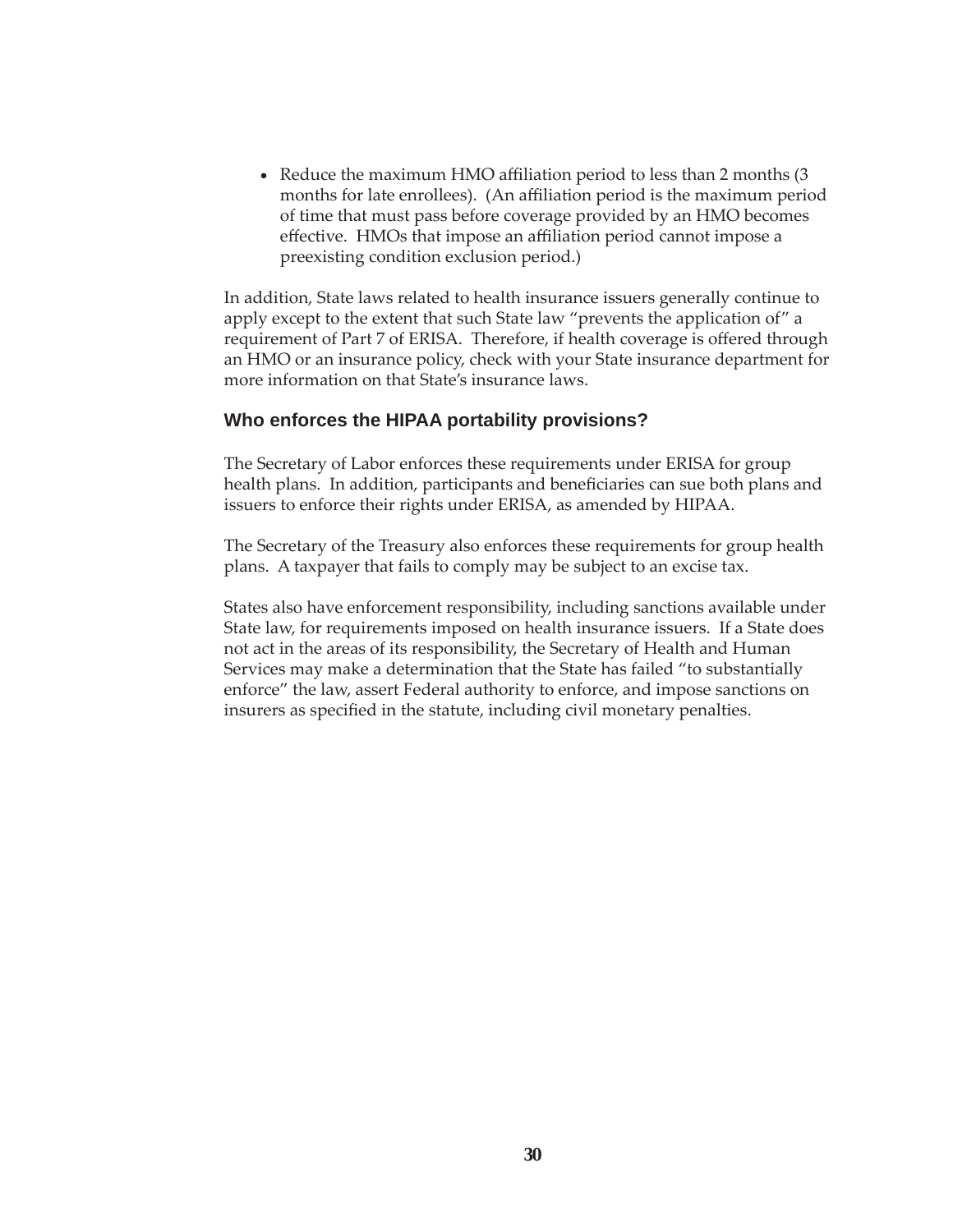# **Guaranteeing Employers the Availability and Renewability of Group Health Coverage**

#### **Does HIPAA require health insurance issuers to make health coverage available to small employers?**

Yes. Under the PHS Act, small firms (50 or fewer employees) are guaranteed access to health insurance. For more information, contact your State insurance department.

### **How does HIPAA affect group health coverage renewal and termination?**

A group health plan that is a multiemployer plan or multiple employer welfare arrangement (MEWA) generally may not deny an employer whose employees are covered under that plan continued access to the same or different coverage. This rule does not apply if the plan no longer offers service or has any providers in a geographic area. In addition, this rule would not apply where an employer:

- Fails to make payment of contributions;
- Commits fraud or other intentional misrepresentation of material fact;
- Fails to comply with a material plan provision; or
- Fails to meet the terms of, renew, or employ workers covered by a collective bargaining agreement.  $\bullet$

In addition, for all group health plans, the PHS Act requires that, at an employer's option (as the plan sponsor), the issuer offering the group health insurance coverage must renew or continue in force the employer's current coverage. However, the issuer may discontinue insurance coverage when:

- Premiums are not paid or are not paid timely;
- Fraud is committed;
- Participation or contribution rules are violated;  $\bullet$
- The issuer ceases to offer that particular coverage or all health insurance coverage;
- All individuals move outside the service area; or